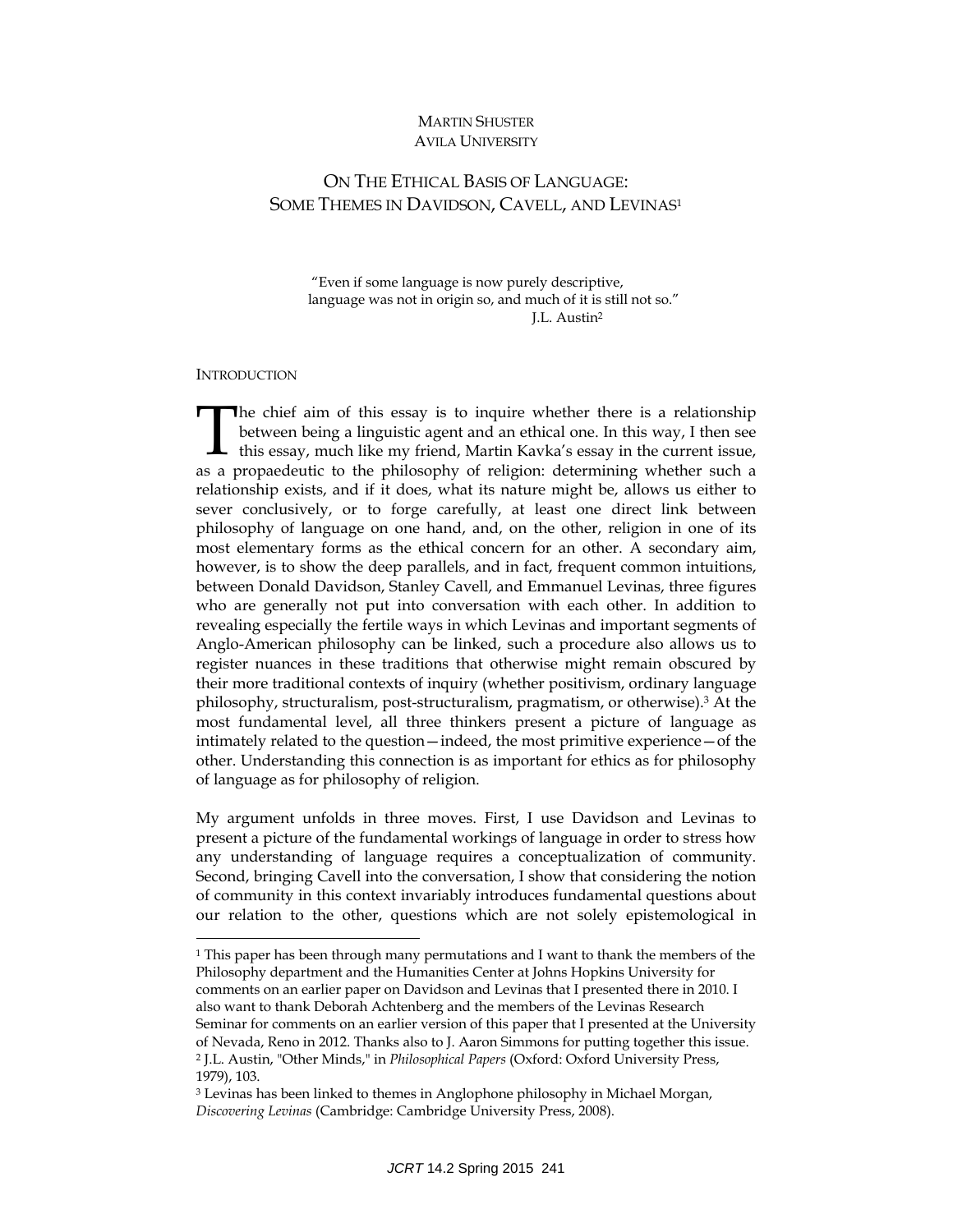nature. Indeed, because the skeptical problem about other minds is parasitic on a more fundamental question about our most basic relation to the other, we can say that to use language is already to stand in an ethical relation to the other. 4 In this way, being a language user always already implies a commitment, minimal to be sure, but nonetheless inescapable, to ethics.<sup>5</sup> Third, and in conclusion, I highlight some of the most basic implications for such an understanding of ethics, especially with an eye towards how skeptical concerns play out in this ethical register. My approach throughout is constructive in order to present and analyze the relationship between language and ethics (and thereby, as my conclusion makes clear, implicitly religion).

# DAVIDSON AND LEVINAS ON SKEPTICISM AND THE LANGUAGE OF OTHERS

### *1. Davidson on Language*

In "Three Varieties of Knowledge" (1991) and elsewhere, Davidson links three disparate epistemological inquiries: those centering on subjectivity (knowledge of one's own mind), objectivity (knowledge of the external world), and intersubjectivity (knowledge of other minds).6 The three are allegedly inseparable and equi-primordial, forming a tripod, where no one part can be lost or discarded without losing the rest. In order to have a propositional subjective state (e.g. desires or beliefs about the world), agents must distinguish between the way that things seem and the way things actually are. It is not enough for us to navigate the world or distinguish between things in the world, rather we must also appreciate that there is a distinction between "mere seeming and being."7 In this sense, "subjective" and "objective" depend on each other: the former cannot exist without some notion of the latter, and the latter cannot exist without the presence of the former.

This point is clear in how Davidson links objectivity to intersubjectivity. In Davidson's words, "unless language is shared, there is no way to distinguish between using…language correctly and incorrectly; only communication with another can supply an objective check."8 To have my own take on the world, there has to be a world *for* me, but in order for there to be such a world, I need to be able to gauge my take on the world amidst other takes on the world. In Davidson's terminology, there is constant "triangulation" between me, another, and the world. Knowledge of the world already presupposes both my own beliefs about the world and knowledge of other minds (glossed here—for now—

<sup>4</sup> On such a use of 'ethical,' see Diane Perpich, *The Ethics of Emmanuel Levinas* (Stanford: Stanford University Press, 2008), 1-17. Perpich's response is especially relevant to worries like those of Richard Rorty, who take Levinas's notion to be "gawky, awkward, and unenlightening." See Rorty's comments in Chantal Mouffe, ed. *Deconstruction and Pragmatism* (London: Routledge,1996), 41.

<sup>5</sup> Cf. Perpich, *The Ethics of Emmanuel Levinas*, 12. See also Emmanuel Levinas, "Wholly Otherwise," in *Re-Reading Levinas*, ed. Robert Bernasconi and Simon Critchley (London: Athlone, 1991).

<sup>6</sup> For a broader analysis of Davidson's philosophy of language, see James Pearson, "Distinguishing W.V. Quine and Donald Davidson," *Journal for the History of Analytical Philosophy* 1, no. 1 (2011).

<sup>7</sup> Donald Davidson, "Three Varieties of Knowledge," in *Subjective, Intersubjective, Objective* (Oxford: Clarendon Press, 2001), 209.

<sup>8</sup> Ibid., 209-10.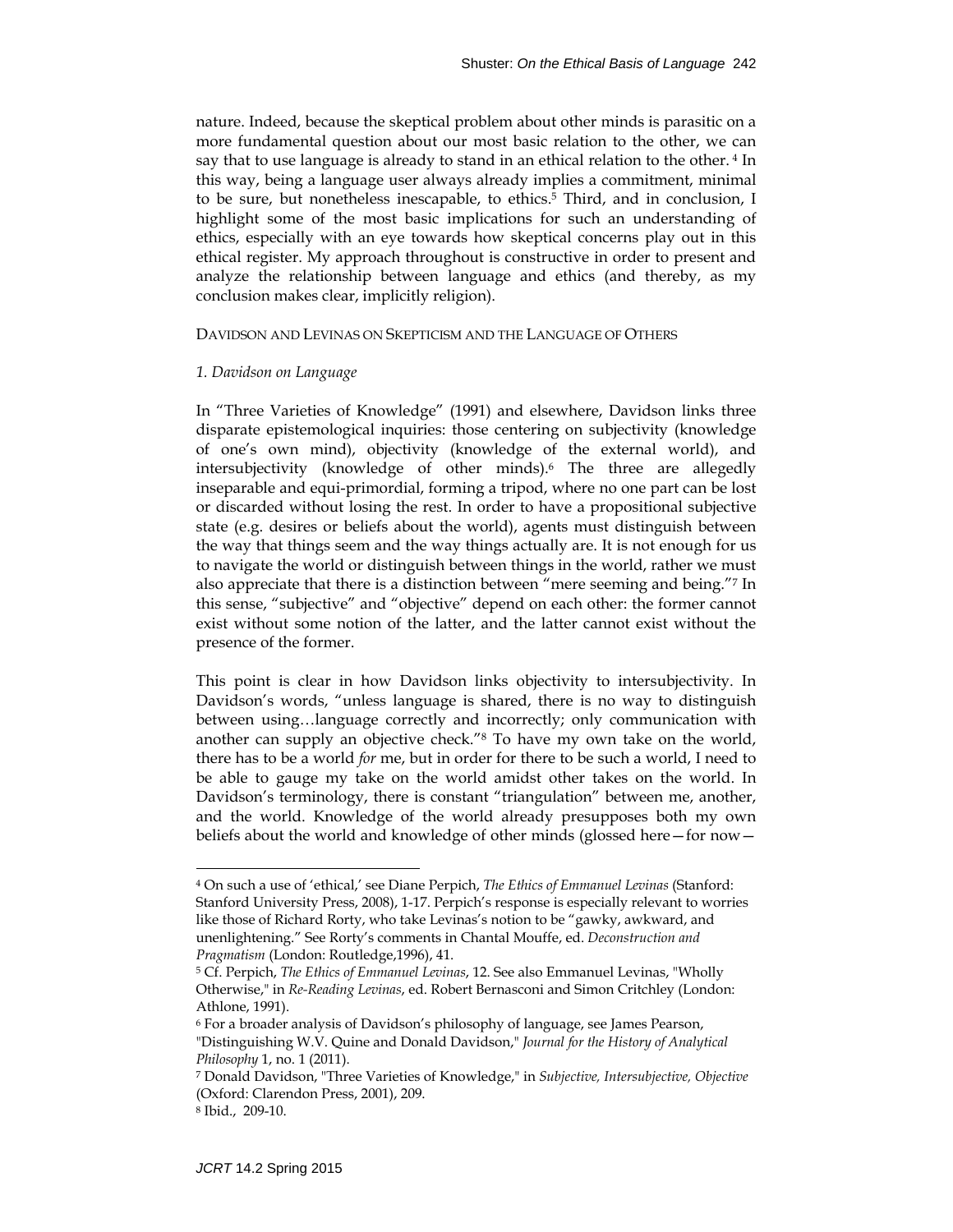simply as the acknowledgment of public claims about the world). The procedure can be repeated for any part of the tripod: no one part is primary and all are inseparable and original. Indeed, it is "essential to language that it enables us to make ourselves intelligible to others and to find others, intelligible, that it enables us to make our own minds known to others and to know the minds of others."9 Interpretation, therefore, is essential. I interpret myself in light of others, and vice versa, and all while interpreting the world in light of claims about it by others; so, Davidson's holism.

Davidson is thereby opposed to any naïve philosophical view that begins with our inner, subjective life and attempts to move outwards from there in order to "build up" concepts like inter-subjectivity and objectivity. In an interview, Davidson stresses his opposition to such a view:

Now, my own view is that, until we have an idea of what's going on in the minds of other people, it doesn't make sense to say that we have the concept of objectivity, of something existing in the world quite independent of us. The empiricists have it exactly backwards, because they think that first one knows what's in his own mind, then, with luck, he finds out what is in the outside world, and, with even more luck, he finds out what is in somebody else's mind. I think differently. First we find out what is in somebody else's mind, and by then we have got all the rest. Of course, I really think that it all comes at the same time.10

In order to have the notion of objectivity (i.e. what Davidson terms "belief-truth contrast"), I must "have the concept of inter-subjective truth."11 And in order to have the notion of inter-subjective truth, I must already always have some sense of a common, external world (and thereby the possibility of adjudicating between alternate takes on that world).12 For this to be possible, for me even to be able to understand alternate takes, I need to have my own take, to already have a world.

When talking with someone, I'm not simply checking to see whether other views match up to my own, but rather presupposing that both of us are operating with and responding to an independent, objective standard apart from us.13 For me to think my take is correct, I need to have the idea of there being a correct take (and an incorrect one). In this way, the problem of skepticism about other minds is allegedly averted. To have any sort of belief about the world, I must ascribe beliefs about the world to an interlocutor. As Davidson points out, "the

<sup>9</sup> John McDowell, "*Subjective, Intersubjective, Objective*," in *The Engaged Intellect: Philosophical Essays* (Cambridge: Harvard University Press, 2009), 153.

<sup>10</sup> Giovanna Borradori, *The American Philosopher: Conversations with Quine, Davidson, Putnam, Nozick, Danto, Rorty, Cavell, MacIntyre, and Kuhn* (Chicago: University of Chicago Press, 1994), 50.

<sup>11</sup> Davidson, "Rational Animals," 105.

<sup>12</sup> On this point, especially see Bjørn Ramberg, "Post-Ontological Philosophy of Mind: Rorty versus Davidson," in *Rorty and His Critics*, ed. Robert B. Brandom (Oxford: Blackwell, 2000), 363.

<sup>13</sup> And so views can then come to be revised—cf. Donald Davidson, "A Nice Derangement of Epitaphs," in *Truth, Language, and History* (Oxford: Clarendon Press, 2005).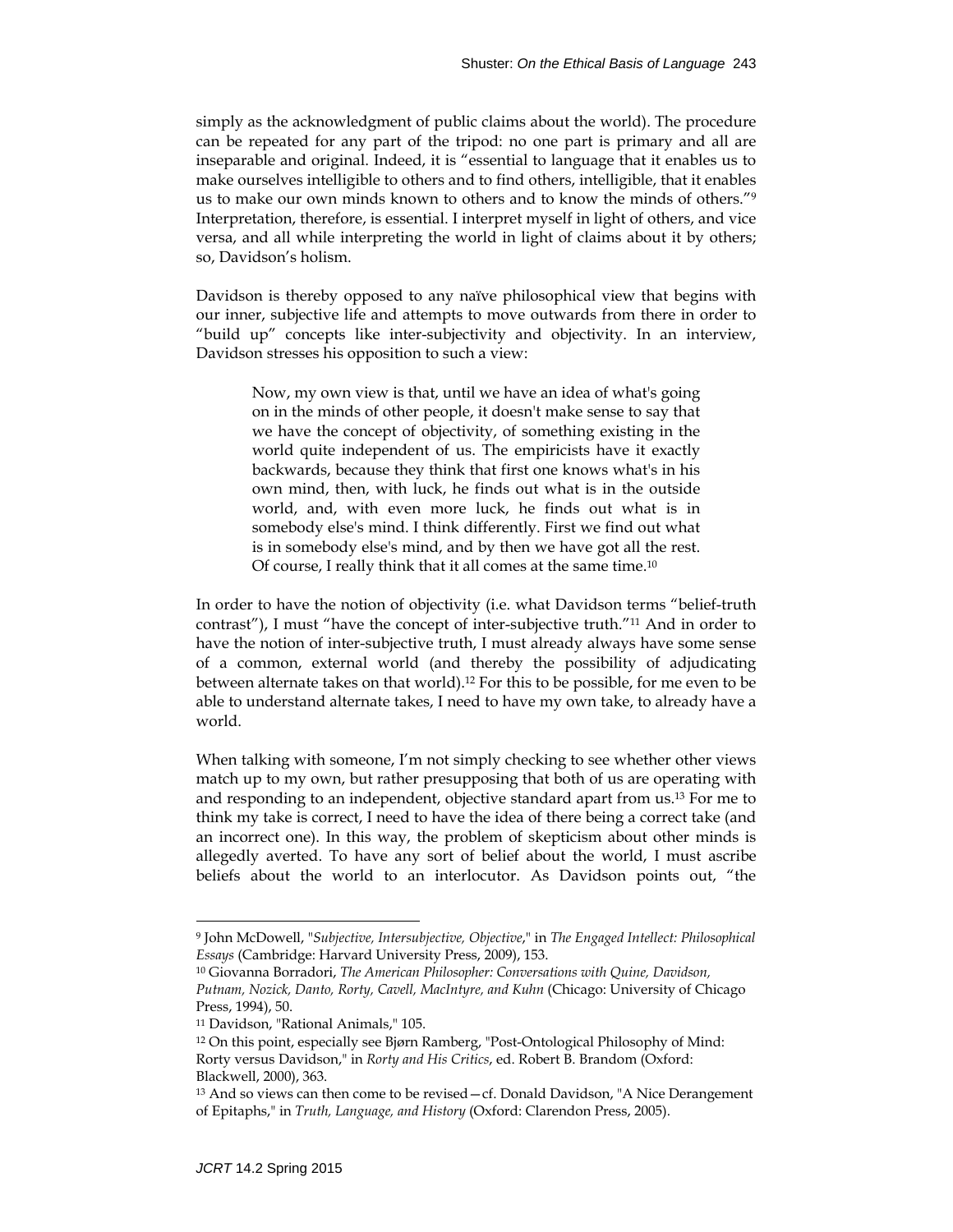identification of the objects of thought rests…on a social basis."14 Being a solitary agent bars the possibility of misidentification, and thereby prohibits correct identification. Misidentification or error both require the possibility of 'takes on" the world distinct from my own.15 The alternate take of another and the question of whether it matches up to my own and, thereby, implicitly to a "correct" take on the world is exactly what accounts for the possibility of objectivity. My claims, and the claims of the other, equally necessitate an exposure to the tribunal of objectivity. As Davidson puts it, "communication, and the knowledge of other minds that it presupposes, is the basis of our concept of objectivity, our recognition of a distinction between true and false belief."16

#### *2. Levinas on Language*

A view comparable to Davidson's can be found in Levinas's first magnum opus, *Totality and Infinity* (1961). We can see this in Levinas's account of infinity, which he opposes to the notion of totality.17 According to Levinas, infinity is excessive, exceeding various saliencies of demarcation. It is not a mere mathematical infinity, able to be manipulated and hierarchically arranged in a calculable discourse of infinities, but rather a singularity distinct from the order in question. Often, Levinas makes the point in the following ways:

Infinity is not the object of contemplation, that is, is not proportionate to the thought that thinks it. The idea of infinity is a thought which at every moment thinks more than it thinks.18

Contrary to the ideas which always remain on the scale of the 'intentional object,' or on that of their *ideatum*, and so exert a hold on it; contrary to the ideas by which thinking progressively grasps the world, the idea of the Infinite would contain more than it was able to do. It would contain more than its capacity as a *cogito*. Thought would think in some manner beyond what it thinks.19

<sup>15</sup> We might ask whether it could be accomplished in a solipsistic state—could I, e.g., rely merely on past selves? This idea is suggested in Ernie Lepore and Kirk Ludwig, *Donald Davidson: Meaning, truth, language, and reality* (Oxford: Oxford University Press, 2007), 402. I think various phenomenological analyses (e.g. Heidegger or Merleau-Ponty) have shown this to be improbable, see Hubert Dreyfus, *Being-in-the-world: A commentary on Heidegger's Being and Time, Division I* (Cambridge: The MIT Press, 1991), 249-50. <sup>16</sup> Davidson, "Three Varieties of Knowledge," 217. Indeed, communication is what allows me to have a mind in the first place. Cf. Davidson, "Rational Animals"; "Thought and Talk," in *Inquiries into Truth and Interpretation* (Oxford: Clarendon Press, 1973).

<sup>14</sup> Davidson, "Epistemology Externalized," 202.

<sup>17</sup> For a discussion of the notion of infinity in Levinas, see Luc A. Anckaert, *A Critique of Infinity: Rosenzweig and Levinas* (Leuven: Peeters Pub & Booksellers, 2006).

<sup>18</sup> Emmanuel Levinas, "Language and Proximity," in *Collected Philosophical Papers* (Dordrecht: Martinus Nijhoff Publishers, 1987), 56.

<sup>19</sup> Emmanuel Levinas, *Of God Who Comes to Mind*, trans. Bettina Bergo (Stanford: Stanford University Press, 1998), xii.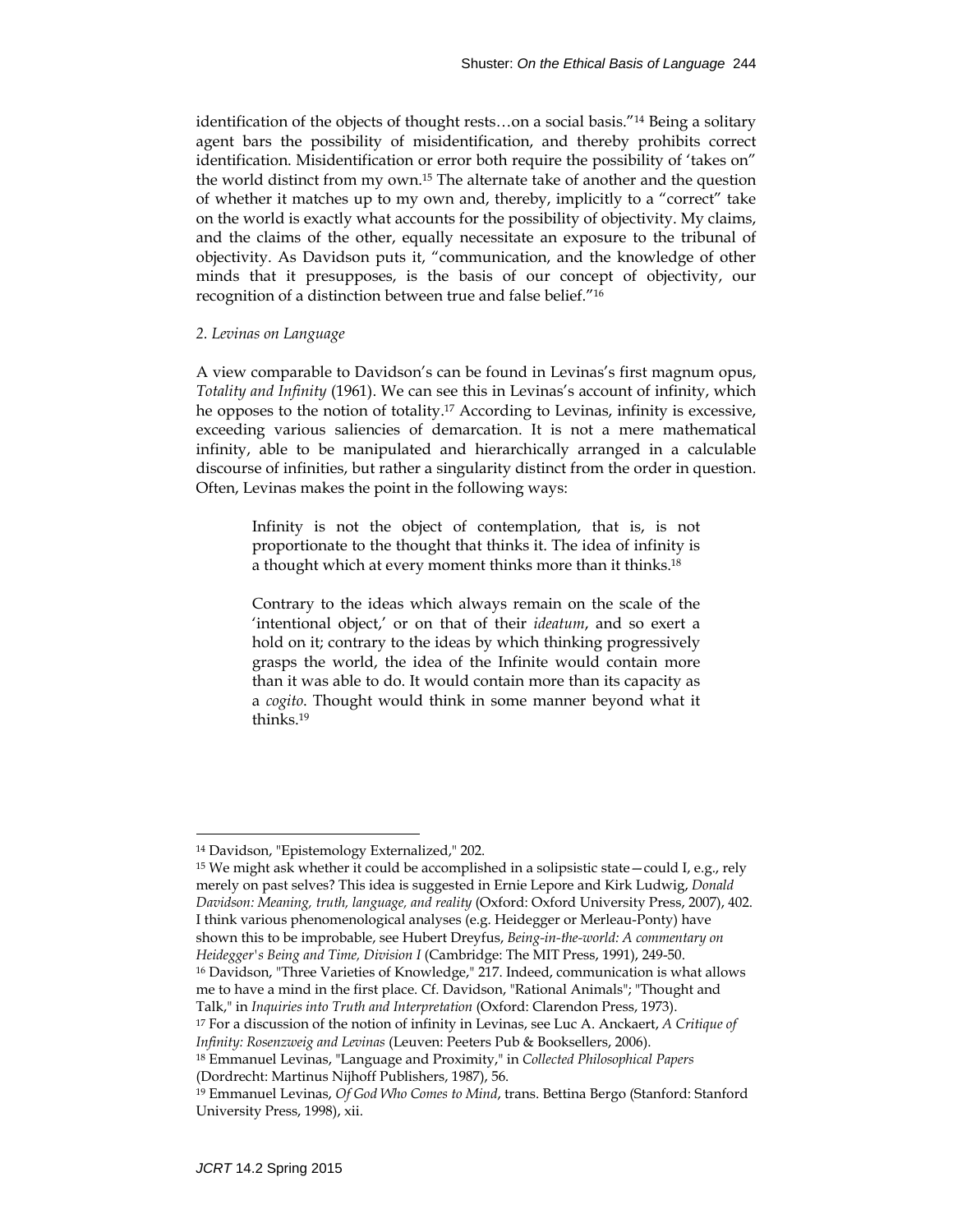The idea of infinity is exceptional in that its *ideatum* surpasses its idea.20

Levinas hearkens to Descartes's invocation of the notion of infinity in the 3rd meditation as the model for his conception.<sup>21</sup> Formally (no more than formally  $-$ Levinas is not presenting any sort of ontological argument), both presentations make recourse to the notion of something existing within our mind that could not have originated there.

For Levinas, this singularity is intimately related to language. Discourse or language is a "category" of the aforementioned idea of infinity.<sup>22</sup> By "category," Levinas means that the singularity of infinity can appear in various domains, whether epistemological, linguistic, or ontological (to name a few). In this context, he highlights the extent to which language as discourse instantiates (again, formally) the notion of infinity: so, the initially cryptic suggestions that "language is perhaps to be defined as the very power to break the continuity of being or of history,"<sup>23</sup> or that "language presupposes interlocutors, a plurality."<sup>24</sup> Levinas's point is that an essential attribute of language is simply the capability for it to instantiate claims and perspectives that are wholly distinct from my own, that, in fact, have the capability of entirely opposing, breaking up, disrupting or wholly overflowing and/or surprising my own.

Furthermore, for Levinas, as for Davidson, perspectives distinct from my own allow for the very possibility of my subjective take on the world.<sup>25</sup> So, Levinas's claim that, "things acquire a rational signification…because an other is associated with my relations with them."<sup>26</sup> When I designate something "to the Other," this act of designating "places the things in the perspective of the Other."27 A plurality of perspectives makes possible a shared world. In this way, intersubjectivity—plurality—gives way to, in Levinas's words, commonality, or, in

<sup>20</sup> Emmanuel Levinas, *Totality and Infinity: An Essay on Exteriority*, trans. Alphonso Lingis (Pittsburgh: Duquesne University Press, 1969), 49.

<sup>21</sup> See René Descartes, *Discourse on Method and Meditations on First Philosophy*, trans. Donald A. Cress (Cambridge: Hackett, 1998), 23-34.

 $22$  See "Separation and interiority, truth and language, constitute the categories of the idea of infinity (*constituent les catégories de l'idée de l'infini*)" in Levinas, *Totality and Infinity,* 62. 23 Levinas, *Totality and Infinity*, 195.

<sup>24</sup> Ibid., 73.

<sup>25 &#</sup>x27;Take' implies a conceptual relationship. I should note here that Levinas acknowledges the possibility of non-conceptual content, what he terms 'living from' and 'enjoyment' (*jouissance*). See Levinas, *Totality and Infinity*, 109-187. Levinas's strategy is to derive nonconceptual content from non-representationalism. Cf. Robert Bernasconi, "Re-reading Totality and Infinity," in *The Question of the Other*, ed. Charles Scott and Arlene Dallery (Buffalo: State University of New York, 1989), 28ff. This is a novel strategy and requires more investigation. So, for example, I am tempted to agree with Christopher Peacocke when he suggests that, "it is a conceptual truth that no-one can have an experience with a given representational content unless he possesses the concepts from which the content is built up." See Christopher R. Peacocke, *Sense and Content: Experience, Thought, and their Relations* (Oxford: Clarendon Press, 1983), 19. In this case, unlike Levinas, the arguments for non-conceptual content that I am aware of, still maintain that such content is representational. For example, Gareth Evans, *The Varieties of Reference* (Oxford: Oxford University Press, 1982).

<sup>26</sup> Levinas, *Totality and Infinity*, 209.

<sup>27</sup> Ibid., 209.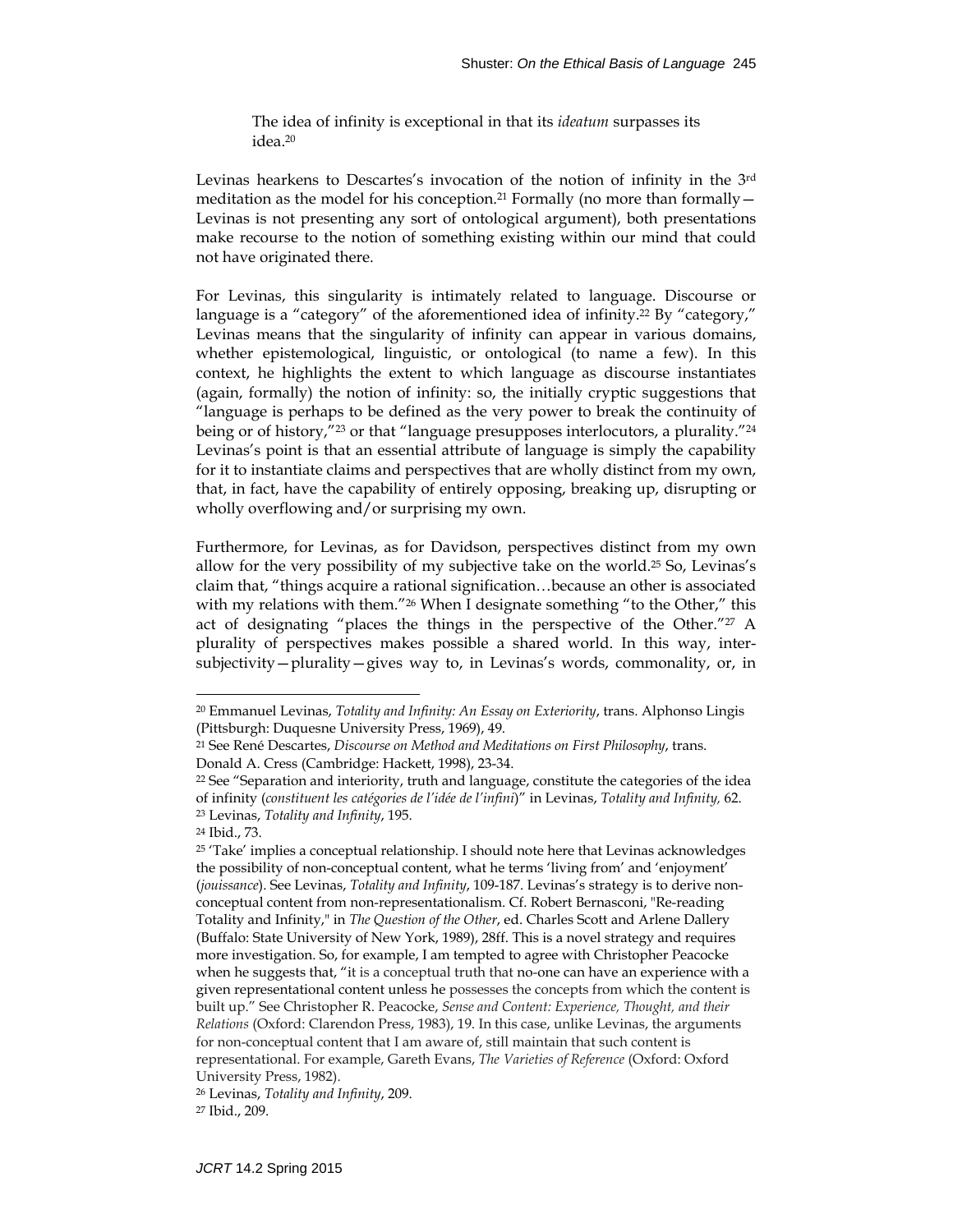Davidson's words, objectivity. A world in common is what Levinas terms a shared theme. Levinas broaches this idea variously as follows:

To speak is to make the world common, to create commonplaces.28

Language does not refer to the generality of concepts, but lays the foundations for a possession in common.29

Language makes possible the objectivity of objects and their thematization.30

Common language makes possible a common world.

Inter-subjectivity and a common world, in turn, allow for the possibility of objectivity. Levinas suggests that, "to know objectively would…be to constitute my thought in such a way that it already contained a reference to the thought of…others."31 He begins to unpack this idea by pointing out that in "speaking I do not transmit to the Other what is objective for me," rather "the objective becomes objective only through communication."32 Similarly, as with Davidson, the possibility of error is intimately linked to a notion of truth. Levinas stress this point when he claims that, "objectivity results from language, which permits the putting into question of possession."33 'Possession' here denotes the idea that I can possess something conceptually, i.e., make it conform to, fall under, my concept.34 With others, I come to realize that my possession can be contested: in other words, I might be wrong. In Levinas's terminology, it is for this reason that, "truth arises where a being separated from the other is not engulfed in him, but speaks to him." $35$  As long as there are two individuals, with distinct perspectives, which may match up, but which need not, then both the notion of error and (and thereby) the notion of truth are possible. This is what Levinas means when he claims that there must be 'distance' between two individuals, and that truth both "spans and does not span" this distance.<sup>36</sup> It spans the distance to the extent that it can unite us in judgment about something, but it doesn't span the distance to the extent that the possibility of reneging or contesting a judgment always exists. This is just what it means to be a user of language, to be someone who has authority in linguistic matters. Levinas puts all of this simply as the idea that the distance between us "rests on language: a relation in which the terms absolve themselves from the relation, remain absolute within the relation."37 (Absolution here is the possibility for such authority).

<sup>28</sup> Ibid., 76.

<sup>29</sup> Ibid.

<sup>30</sup> Ibid., 210.

<sup>31</sup> Ibid.

<sup>32</sup> Ibid.

<sup>33</sup> Ibid., 209.

<sup>&</sup>lt;sup>34</sup> This is readily apparent if one thinks of the German philosophical context that defined Levinas's philosophical development; in virtue of the German language, the notion of "grasping" [*greifen*] is intimately related to the notion of "conceptualizing" [*begreifen*] and the idea of a "concept" [*Begriff*].

<sup>35</sup> Levinas, *Totality and Infinity*, 62.

<sup>36</sup> Ibid., 64.

<sup>37</sup> Ibid.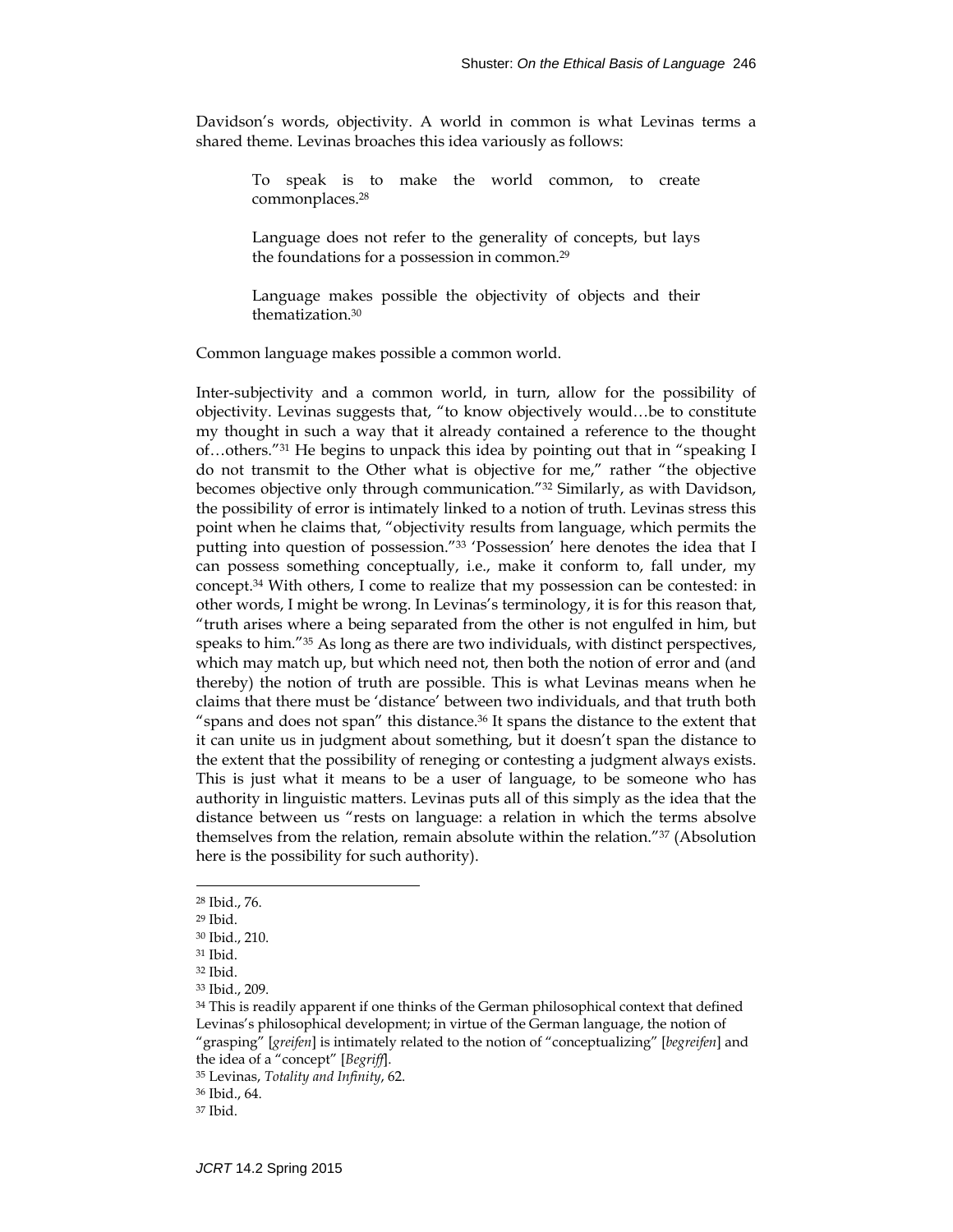#### *3. Reason as Conversation*

With such a notion of truth, some implications of the view of language that Davidson and Levinas share can be teased out. Doing so allows us to register some of the ethical consequences for such a view of language, thereby introducing Cavell as an important interlocutor. One conclusion that Levinas presents out of this view of language is that any notion of universal reason must be rejected in favor of a notion of reason as a conversation or task. As Levinas puts it, "Language is not limited to the maieutic awakening of thoughts common to beings. It does not accelerate the inward maturation of a reason common to all; it teaches and introduces the new into a thought."<sup>38</sup> For Levinas, the idea of universal reason represents an idea fundamentally opposed to discourse, individuality, and otherness. As he writes:

Reason makes human society possible; but a society whose members would be only reasons would vanish as a society. What could a being entirely rational speak of with another entirely rational being? Reason has no plural; how could numerous reasons be distinguished?39

The vision of language here requires the possibility of distinct reasons as opposed to a universal reason.40 This is what Levinas means when he claims that truth is "finite."41 Levinas's polemic against universal reason, however, is neither addressed towards the existence of such reason, nor against a project seeking such reason. The point is only that universal reason doesn't come pre-made, not that universal reason or universality can't be achieved. Universal reason or universal norms presuppose discourse and language, and in virtue of this fact, cannot be static, but must, if they are to be established, be established time and time again. Language thereby creates reason, not vice versa. Davidson expresses a similar idea when he claims that the "truth of sentences remains relative to language, but that is *as objective as can be*."42

Now, it might be objected that Levinas and Davidson are further apart here than I've suggested. After all, Davidson might be read as committed exactly to a species of universal reason exactly to the extent that he values and sees as essential to any successful communication, the principle of charity. Davidson points out that, "successful interpretation necessarily invests the person interpreted with basic rationality."43 One way to unpack this notion of "basic rationality" is to understand it as consisting of two principles: the principle of

<sup>38</sup> Ibid., 219.

<sup>39</sup> Ibid., 119.

<sup>40</sup> In this sense, Levinas and Rorty share more than Rorty thought. Cf. Rorty's claim that: "Nobody likes either human or divine tyrants. But the specifically Kantian sense of autonomy—having one's moral decisions made by reason rather than by anything capable of being influenced by experience—is quite different matter." See footnote 2 and Richard Rorty, "Kant vs. Dewey: the current situation of moral philosophy," in *Philosophy as Cultural Politics: Philosophical Papers, Volume 4* (Cambridge: Cambridge University Press, 2007), 187-88.

<sup>41</sup> Levinas, "Language and Proximity," 115ff.

<sup>42</sup> Davidson, "On the very idea of a conceptual scheme," 198. Emphasis added.

<sup>43</sup> Davidson, "Three Varieties of Knowledge," 211.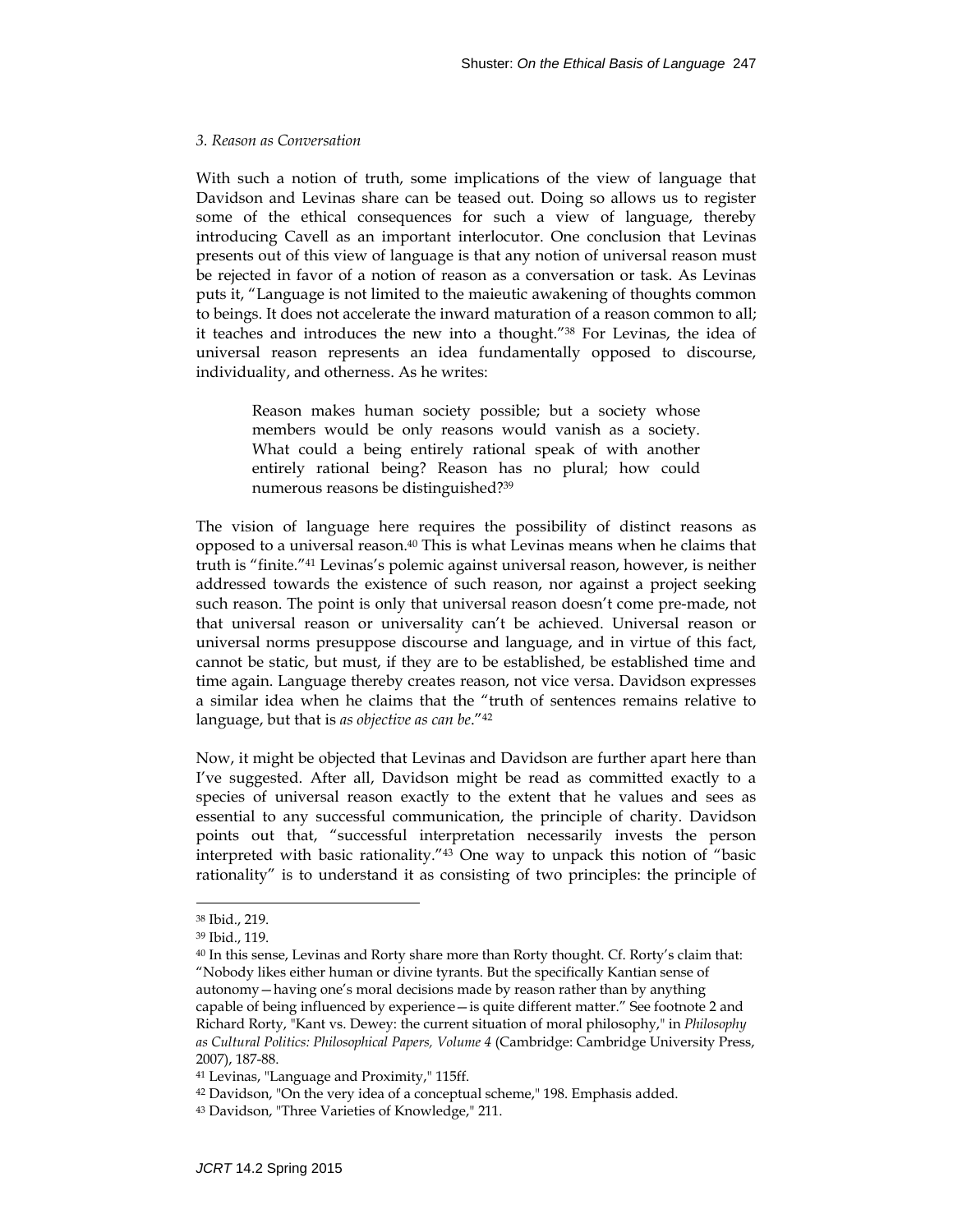coherence and the principle of correspondence (taken together they form the "principle of charity"). $44$  The former simply requires that we attribute a certain level of internal, logical consistency to the other's set of beliefs, while the latter requires that we take the other to be referring and/or responding to the same features of the world as us. In this way, although the propositions arrived at in virtue of these principles are ultimately revisable; the principle of charity itself is not, for it is essential to any successful interpretation. In response, I note only that the principle of charity is broad enough to allow, in fact, to *require* that our "basic rationality" be something that is not static determined in advance (and *this*  idea is all that Levinas rejects with his rejection of universal reason). In fact, the principle of charity is thereby just another way of acknowledging that "there are many ways of assigning our own sentences to the sentences and thoughts of someone else that capture everything of significance."45 Such indeterminacy of translation,46 however, is exactly what it means to converse and to understand others.47 As Davidson puts the point:

It is also the case that understanding is a matter of degree: others may know things we do not, *or even perhaps cannot*. What is certain is that the clarity and effectiveness of our concepts grows with the growth of our understanding of others. There are no definite limits to how far dialogue can or will take us.48

This is all just a way of reiterating that the "truth of sentences remains relative to language, but that is as objective as can be.<sup>"49</sup> And here, Davidson and Levinas are in agreement.

# *4. Language and The Emergence of Skepticism*

What is suggested about others with this understanding of reason as conversation? Here I introduce Cavell's work. An initial thread which links Cavell to Davidson and Levinas is an idea discussed above: the claim that to be a user of language is to be a *master* of language. Levinas terms this phenomenon "distance" and stresses the extent to which any linguistic agent remains 'absolute' in relation to the other, while Davidson glosses it as the idea that objectivity itself depends on my having a take on the world as much as on there being a world as well as distinct takes on that same world. This is all a way of

<sup>44</sup> Ibid.

<sup>45</sup> Ibid., 214.

<sup>46</sup> As Davidson explicitly points out in a footnote on p. 215, he accepts Quine's thesis of the indeterminacy of translation. See Quine's classic 'gavagai' example in W.V.O. Quine, *Word and Object* (Cambridge: The MIT Press, 1960).

<sup>&</sup>lt;sup>47</sup> It should be noted that Levinas also subscribes to this thesis. See especially Levinas, *Otherwise than Being,* 49-50. For a discussion of Levinas and Quine on this point, see Aryeh Botwinick, "Emmanuel Levinas's *Otherwise than Being*, the Phenomenology Project, and Skepticism," *Telos* 2006, no. 134 (2006): 107-08.

<sup>48</sup> Davidson, "Three Varieties of Knowledge," 219. Emphasis added. I here only want to suggest that the principle of charity does not require a *pre-established* universal reason that is somehow already out there to be grasped (the position Levinas opposes). I don't believe either thinker is opposed to universal reason as such (say, as an achievement). A relevant idea here is Ian Hacking's notion of "styles of reasoning," see Ian Hacking, *Historical Ontology* (Cambridge: Harvard University Press, 2004), 159-99.

<sup>49</sup> Davidson, "On the very idea of a conceptual scheme," 198.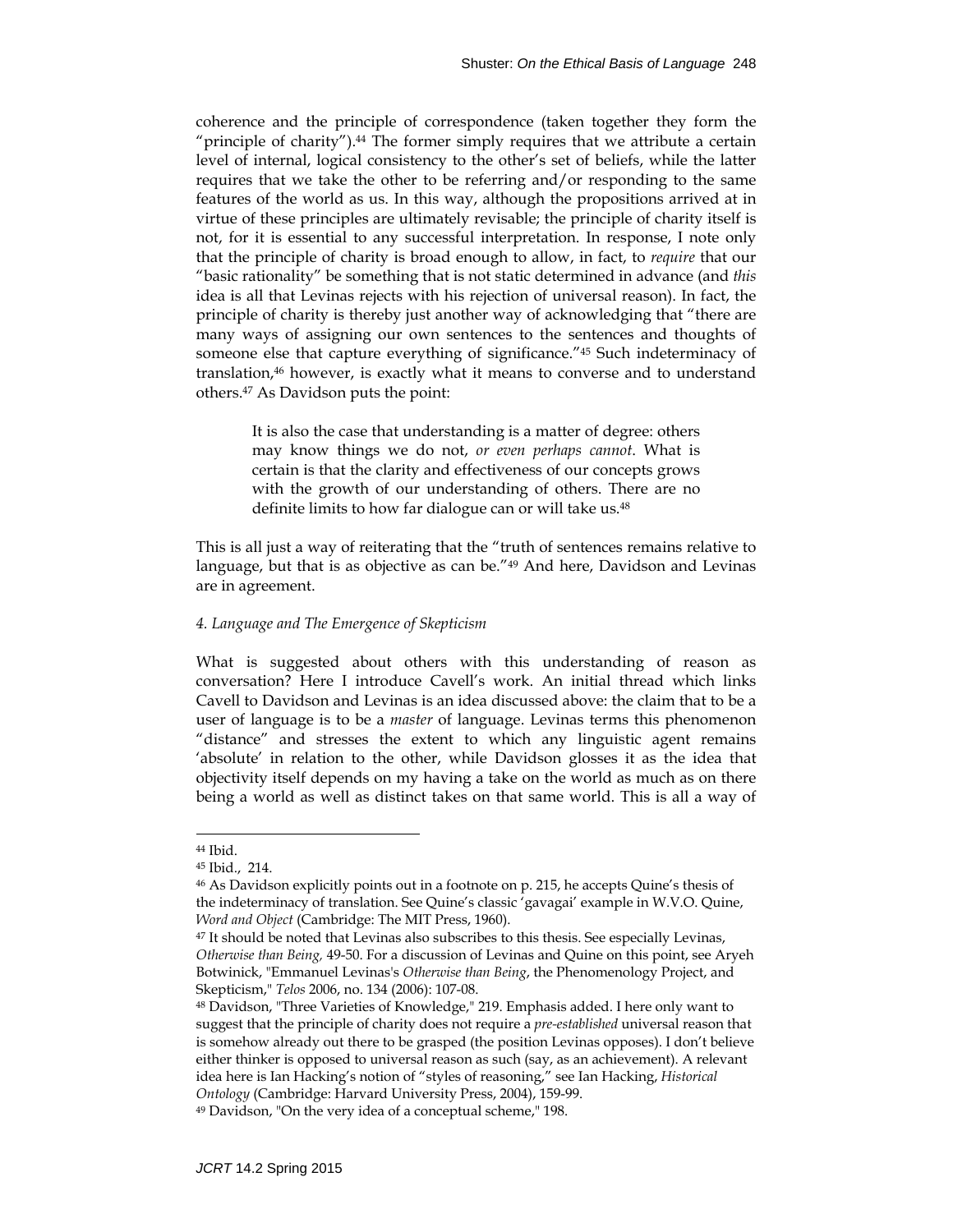highlighting and beginning to examine the point that *I* am as important to the account here as others and as a world. Cavell's work stresses this point, highlighting that if there is disagreement about something, and "if the disagreement persists, there is no appeal beyond us, or if beyond us two, then not beyond some eventual us."50 In Levinas's words, language both "announces a society," but also "permits the maintenance of a separated I."51

Because we are each masters of language, and because no one more than anyone else (at least not in the sense of having an *inherent* authority), our learning in language is never over. Cavell presents this aspect of language in dramatic terms when he writes:

If what can be said in a language is not everywhere determined by rules, nor its understanding anywhere secured through universals, and if there are always new contexts to be met, new needs, new relationships, new objects, new perceptions to be recorded and shared, then perhaps it is as true of a master of a language as of his apprentice that though "in a sense" we learn the meaning of words and what objects are, the learning is never over, and we keep finding new potencies in words and new ways in which objects are disclosed.52

Part of having such authority, and part of being a master of language, is possessing the ability to put words to new uses. Cavell terms this ability "word projection."53 To illustrate the phenomenon, we might think of a simple expression like 'give me the rock.' The range of things this might signify is vast from the context of the drug trade (crack cocaine) to the context of sports (basketball or football) to the context of romance (engagement ring) to the context of geology (the stone) to other contexts beyond (say, a rock and roll concert or torture or a variety of as yet unimagined contexts). Words can be projected into novel contexts. At the same time these projections are nonetheless generally understood by others, even those exposed to them for the first time (I'll discuss cases where this fails shortly). In this way, "learning is never over, and we keep finding new potencies in words and new ways in which objects are disclosed."54

The possibilities for word projection, however, are not infinite. As Cavell points out, "what will *count* as a legitimate projection is deeply controlled…an object or activity or event onto or into which a concept is projected, must *invite* or *allow* that projection."55 Projections are possible in virtue of being initiated into a particular form of life: "you cannot use words to do what we do with them until you are initiate of the forms of life which gives those words the point and shape they have in our lives."56 Initiation is not simply learning the meanings of

<sup>50</sup> Stanley Cavell, *The Claim of Reason: Wittgenstein, Skepticism, Morality, and Tragedy* (New York and Oxford: Oxford University Press, 1979), 19.

<sup>51</sup> Levinas, *Totality and Infinity*, 68.

<sup>52</sup> Cavell, *The Claim of Reason*, 180.

<sup>53</sup> Davidson also spends some time discussing this phenomenon, see Davidson's discussion of malapropism in "A Nice Derangement of Epitaphs."

<sup>54</sup> Cavell, *The Claim of Reason*, 180.

<sup>55</sup> Ibid., 183.

<sup>56</sup> Ibid., 184.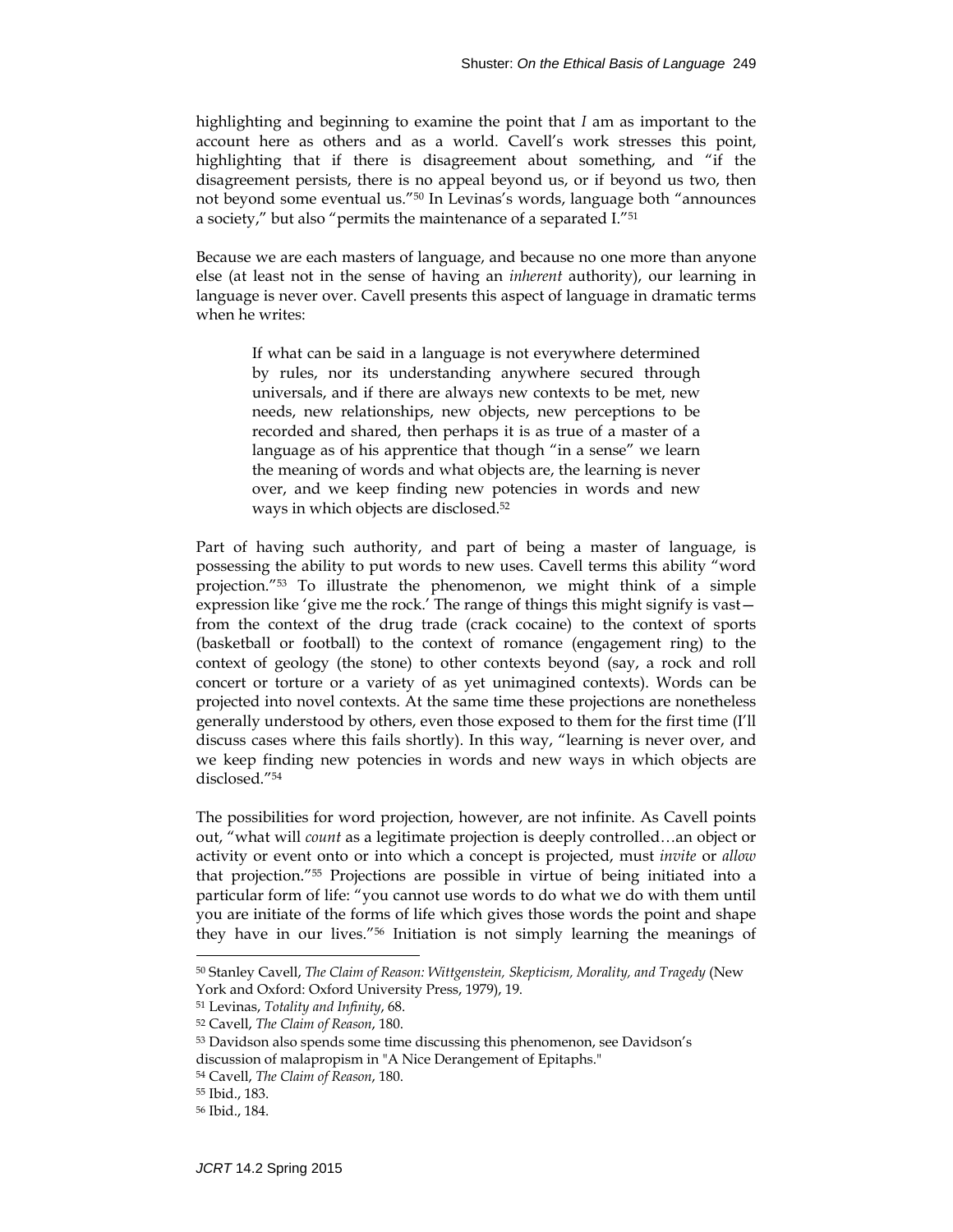words,<sup>57</sup> but rather learning the complex "background" that allows for those words.58 I quote Cavell at length here:

When you say "I love my love" the child learns the meaning of the word "love" and what love is. *That (what you do)* will *be* love in the child's world; and if it is mixed with resentment and intimidation, then love is a mixture of resentment and intimidation, and when love is sought *that* will be sought. When you say "I'll take you tomorrow, I promise," the child begins to learn what temporal durations are, and what *trust* is, and what you do will show what trust is worth. When you say "Put on your sweater," the child learns what commands are and what *authority* is, and if giving orders is something that creates anxiety for you, then authorities are anxious, authority itself uncertain. Of course, the person, growing, will learn other things about these concepts and "objects" also. They will grow gradually as the child's world grows. But all he or she knows about them is what he or she has learned and *all* they have learned will be part of what they are. And what will the day be like when the person "realizes" what he "believed" about what love and trust and authority are? And how will he stop believing it? What we learn is not just what we have studied; and what we have been taught is not just what we were intended to learn. What we have in our memories is not just what we have memorized.59

What is true of children is true also of adults—learning is never over. Language forms an inheritance, continually subject to interpretation, and thereby reinheritance and re-interpretation. In this way, it is striking how in *Totality and Infinity*, Levinas also frequently frames the encounter with the Other in terms of teaching.60 Paradigmatically, he points out that, "the relation with the Other, or Conversation…is a teaching (*enseignement*)."61 For both Levinas and Cavell, being initiated into speech is being initiated into a world (and here we can think of Davidson just as easily: language requires triangulation, which requires a world in common). Levinas puts all of this forcefully as the idea that, "speech is thus the origin of all signification—of tools and all human works—for through it the referential system from which every signification arise received the very principle of its functioning, its key…speech first founds community by *giving.*"62 Neither language nor being initiated into language can be understood merely as the transfer of information. In an early essay, "The Availability of Wittgenstein's

<sup>57</sup> As in way in which Augustine is presented in the opening of Ludwig Wittgenstein, *Philosophical Investigations*, trans. G.E.M. Anscombe (Upper Sadle: Prentice Hall, 1958). 58 For a very different reading of the idea of this background than I am about to give, see John Searle, *The Construction of Social Reality* (New York: The Free Press, 1995), 127-49. 59 Cavell, *The Claim of Reason*, 177.

<sup>60</sup> Two excellent discussions of Levinas and teaching/education are Anna Strhan, *Levinas, Subjectivity, Education: Towards an Ethics of Radical Responsibility* (London: Blackwell, 2012); Sharon Todd, *Learning from the other: Levinas, psychoanalysis, and ethical possibilities in education* (Buffalo: State University of New York Press, 2003). See also Claire Katz, *Levinas and the Crisis of Humanism* (Bloomington: Indiana University Press, 2012).

<sup>61</sup> Levinas, *Totality and Infinity,* 51.

<sup>62</sup> Ibid., 98.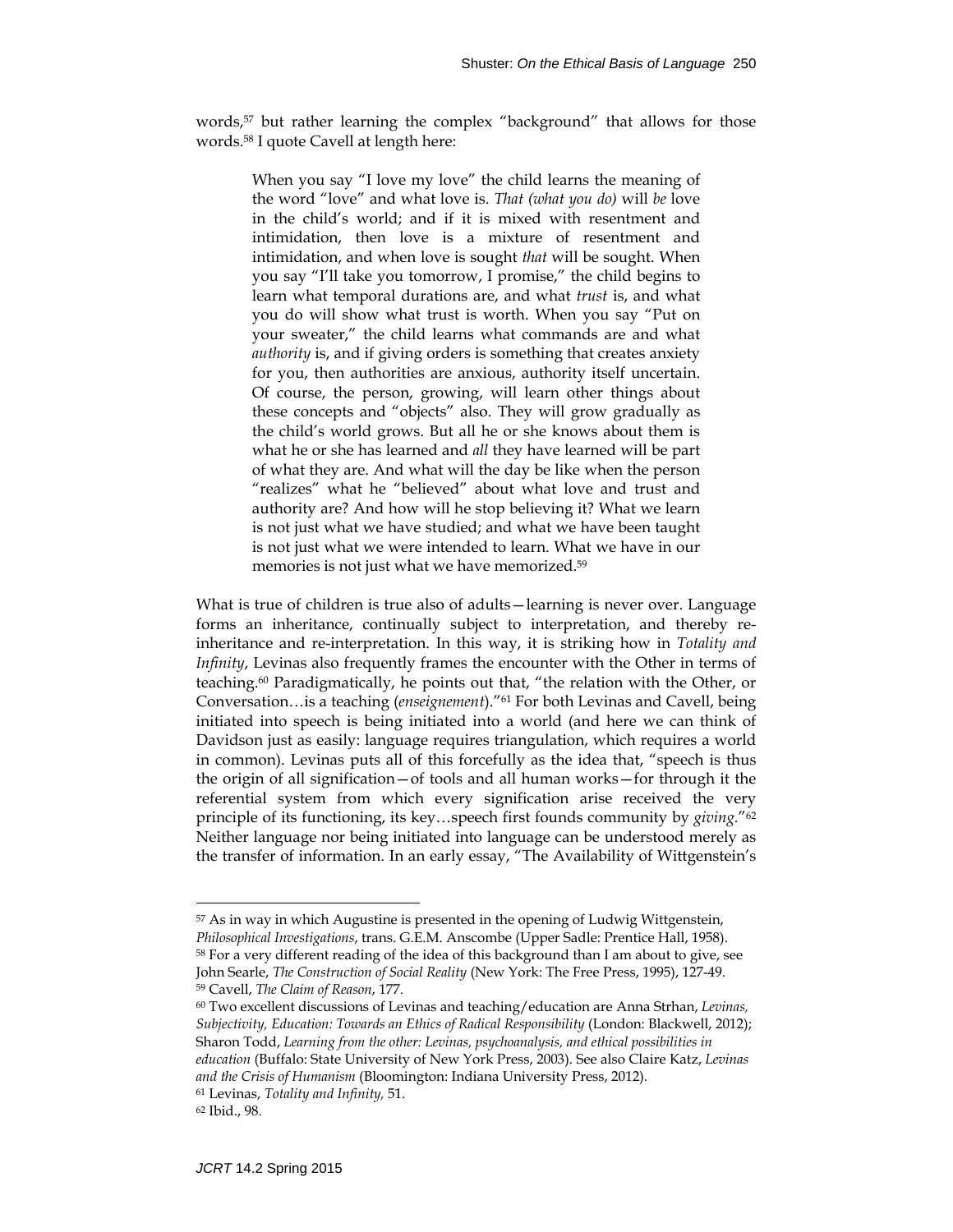Later Philosophy" (1962), Cavell, in a famous and now oft-cited passage, puts the point as follows:

> We learn and teach words in certain contexts, and then we are expected and expect others, to be able to project them in further contexts. Nothing insures that this projection will take place (in particular, not the grasping of universals nor the grasping of books of rules), just as nothing insures that we will make, and understand, the same projections. That on the whole we do is a matter of our sharing routes of interest and feeling, modes of response, senses of humor and of significance and of fulfillment, of what is outrageous, of what is similar to what else, what a rebuke, what forgiveness, of when an utterance is an assertion, when an appeal, when an explanation—all the whirl of organism Wittgenstein calls "forms of life." Human speech and activity, sanity and community, rest upon nothing, but nothing less, than this. It is a vision as simple as it is difficult, and as difficult as it is (and because it is) terrifying.63

Scenes of instruction might end in uncertainty; this just is the nature of language and the human relationship(s) upon which it rests. Always, there is a possible worry about whether teacher and student "will go on together."64 Ultimately, any "authority in these matters of grounding is based on nothing substantive in me, nothing particular about me…there is no fact about me that constitutes the justification of what I say and do over against what the other, say the child, says and does."<sup>65</sup> Any linguistic *agent*, then, is a master of language,<sup>66</sup> but such mastery, especially its role in both agreement and disagreement, raises fundamental questions about how to understand "community." As Cavell highlights, given that all linguistic agents are masters, and that so frequently

<sup>63</sup> Stanley Cavell, "The Availability of Wittgenstein's Later Philosophy," in *Must We Mean What We Say?* (Cambridge: Harvard University Press, 2002), 52.

<sup>64</sup> Stanley Cavell, *Conditions Handsome and Unhandsome: The Constitution of Emersonian Perfectionism* (Chicago and London: University of Chicago Press, 1990), 76. 65 Ibid. As seen above, this doesn't mean a rejection of the notion of "truth." The point is

that what counts or might come to count as true is itself part of the conversation. 66 Much more can be said here about the compatibility between naturalism of Cavell's Wittgenstein-inspired naturalism and Levinas's broader project. For example, it might be objected that Levinas would oppose any such naturalism, since (1) not only would such naturalism imply a determinism in tension with the account I've sketched here, but also that (2) such a naturalism threatens to undermine the priority of the Other. Mixed in with these concerns are also more complex exegetical concerns about the relationship between teaching, fecundity, paternity, and the relationship between these and the encounter with the Other. On this latter point, an excellent discussion is Claire Katz, "Turning toward the Other: Ethics, Fecundity, and the Primacy of Education," in *Totality and Infinity at 50*, ed. Diane Perpich and Scott Davidson (Pittsburgh: Duquesne University Press, 2012). On the former point, Cavell is clearly opposed to any sort of naturalistic determinism. As he states, "most people do descend from apes into authorities, but it is not inevitable" (*The Claim of Reason*,178). As Cavell's discussion shows, such initiation is natural to the extent that it requires nothing more than the natural, but this doesn't mean that it's inevitable or determined. For an excellent discussion of Levinas and Wittgenstein on the point of naturalism, see Bob Plant, *Wittgenstein and Levinas: Ethical and Religious Thought* (London: Routledge, 2005), 148-80.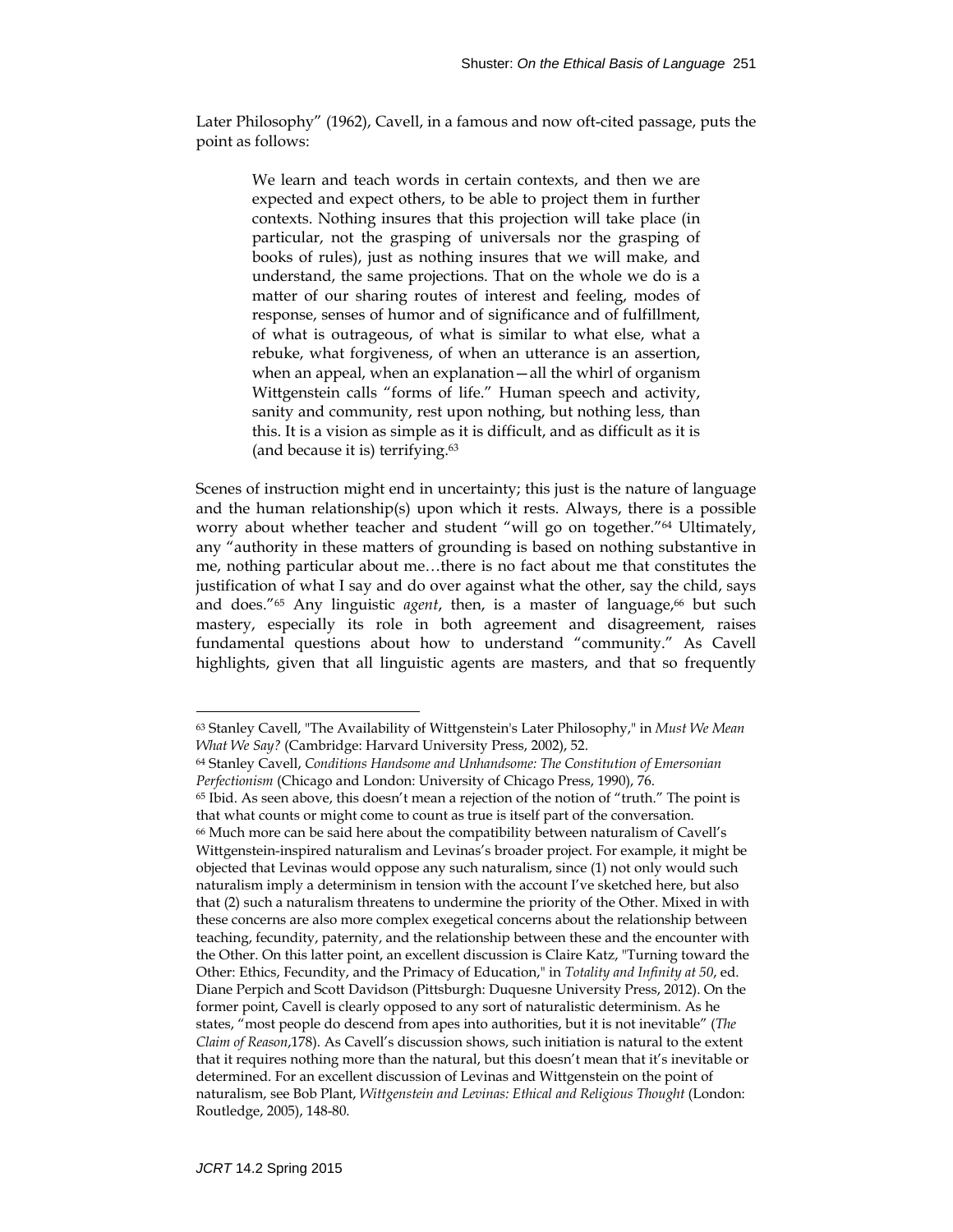there is agreement in conversation, there might arise "the feeling that the fact of language is like a miracle."<sup>67</sup>

# LEVINAS AND CAVELL ON EXPRESSION AND OTHERS

## *1. Claims of/to Community*

Cavell broaches the relationship between community, reason, and language explicitly when he stresses that our linguistic claims are claims to reason (a familiar point, given the discussion above), and that claims to reason just are claims to community. Cavell writes:

I do not know in advance how deep my agreement with myself is, how far responsibility for the language may run. But if I am to have my own voice in it, I must be speaking for others and allow others to speak for me. The alternative to speaking for myself representatively (for *someone* else's consent) is not: speaking for myself privately. The alternative is having nothing to say, being voiceless, not even mute.<sup>68</sup>

A claim is always my claim for and to another. As in Davidson and Levinas, private language is rejected on the ground that language presupposes publicity.<sup>69</sup> Any claim is a claim to community. We speak for others, but also for ourselves, amidst others.<sup>70</sup> As Cavell puts it, "The philosophical appeal to what we say, and the search for our criteria on the basis of which we say what we say, are claims to community."71 In turn, the "wish and search for community are the wish and search for reason."72

Language is such that claims do not exist in a vacuum; claims are always interpreted by others, as much as by me, amidst others. In speaking, I might come to speak for others. Similarly, when others speak, their speech is expressive. I cannot but take stock of it (if even only to ignore or reject it). Levinas captures this point when he compares language to a "battering-ram."73 In this way, Levinas and Cavell both stress that an important element to the rejection of a private language is the fact that language is expressive.<sup>74</sup> Through

<sup>67</sup> Stanley Cavell, "What is the Scandal of Skepticism?," in *Philosophy the Day after Tomorrow* (Cambridge: Harvard University Press, 2005), 139.

<sup>68</sup> Cavell, *The Claim of Reason*, 28.

<sup>69</sup> For Levinas's rejection of the private language argument, see Adriaan Peperzak, *Beyond: the Philosophy of Emmanuel Levinas* (Evanston: Northwestern University Press, 1997), 62.

<sup>70</sup> For more on this, see Richard Eldridge, "The Normal and the Normative: Wittgenstein's Legacy, Kripke, and Cavell," *Philosophy and Phenomenological Research* 46, no. 4 (1986): 571. 71 Cavell, *The Claim of Reason*, 20.

<sup>72</sup> Ibid.

<sup>73</sup> Levinas, "Language and Proximity," 122.

<sup>74</sup> For Cavell, the locus of discussion on this point is Wittgenstein. With Wittgenstein, there is some debate about where the private language argument explicitly occurs. I agree with Kripke that it occurs as early as §202 and as late as §265 in Wittgenstein, *Philosophical Investigations*. On this point, see Saul Kripke, *Wittgenstein on Rules and Private Language* (Cambridge: Harvard University Press, 1982), 3. The bulk of Cavell's discussion of the argument occurs at *Claim of Reason,* 343-354. For a discussion of the private language argument in a context similar to mine, see Søren Overgaard, *Wittgenstein and Other Minds:*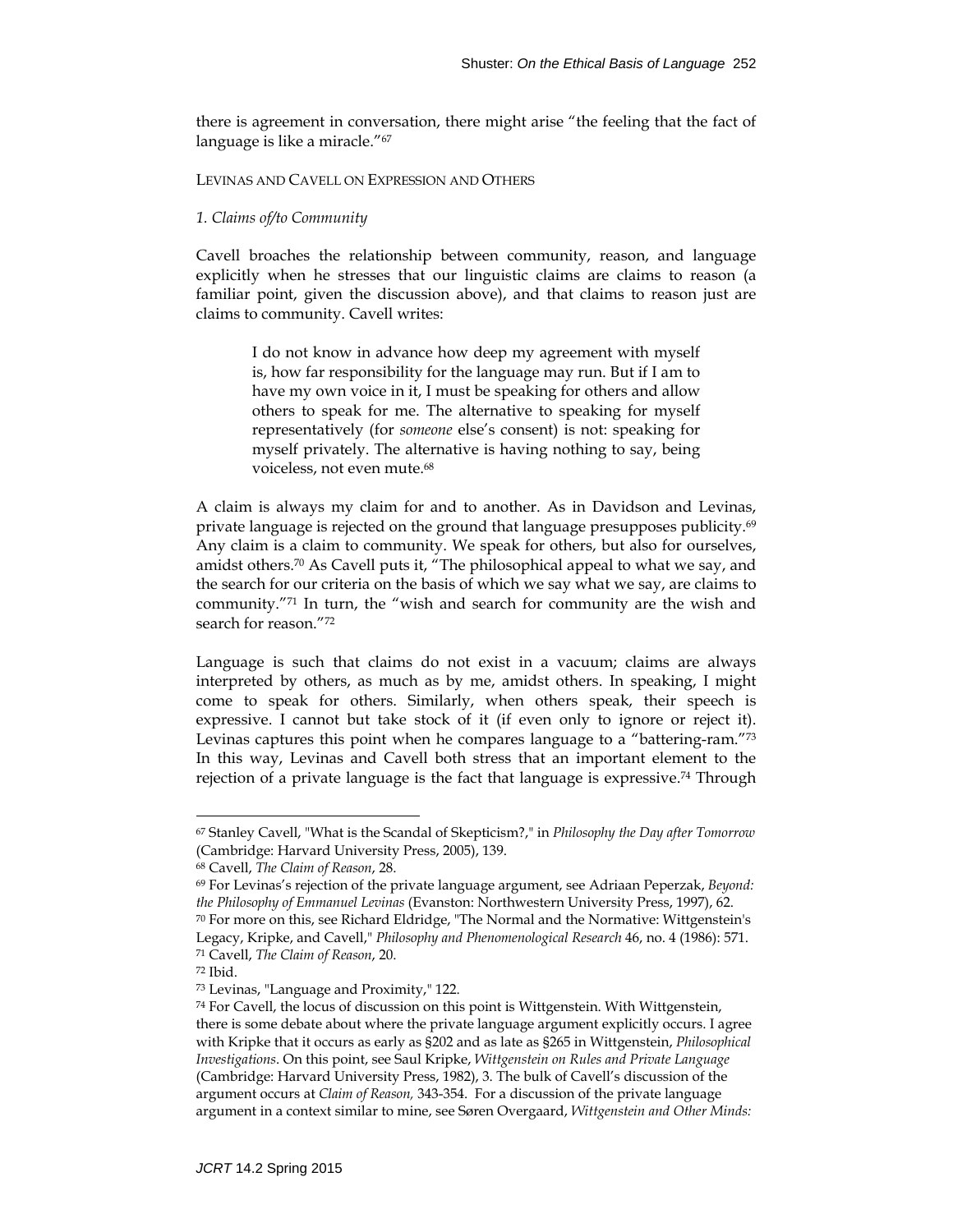words, agents *express* themselves; thereby the difference between subjects and objects is categorical. To speak with Levinas, the face of a subject expresses itself—it has its own "light," whereas "objects have no light of their own; they receive a borrowed light."75 Objects only gain a signification (gain their powers for expression, we might say), only when we say something about them. Levinas and Cavell, by means of Wittgenstein,<sup>76</sup> both stress this fact of expressivity,<sup>77</sup> and typical formulations include the following:

The face of the Other at each moment destroys and overflows the plastic image it leaves me, the idea existing to my own measure and to the measure of its *ideatum*—the adequate idea. It does not manifest itself by these qualities…it *expresses itself*.78

The light in other people's faces. Do you look into *yourself* in order to recognize the fury in *his* face? It is there as clearly as in your own breast.79

In general I do not surmise fear in him—I *see* it. I do not feel that I am deducing the probable existence of something inside from something outside; rather it is as if the human face were in a way translucent and that I were seeing it not in reflected light but rather in its own.80

The human body is the best picture of the human soul—not, I feel like adding, primarily because it represents the soul but because it expresses it.81

In a slight modification of Sartre's point about freedom, we might say: we are "doomed" to expressiveness. Furthermore, in understanding someone, we are not discovering some private, already existent inner state, but rather interpreting, from a shared linguistic source, the expression(s) of another subject.

Cavell's suggestion in light of such expressivity is that Wittgenstein's private language argument highlights a common fantasy of inexpressiveness. Such a

*Rethinking Subjectivity and Intersubjectivity with Wittgenstein, Levinas, and Husserl* (London: Routledge, 2007), 63-82.

<sup>75</sup> Levinas, *Totality and Infinity*, 74. Cf. with Wittgenstein's suggestion of the impossibility of looking at a stone and imagining it as having sensations in Wittgenstein, *Philosophical Investigations*, §284.

<sup>76</sup> Throughout, my references to Wittgenstein can be read as shorthand for "Cavell's Wittgenstein."

<sup>77</sup> On this comparison to Wittgenstein, I am indebted to Søren Overgaard, "Rethinking Other Minds: Wittgenstein and Levinas on Expression," *Inquiry* 48, no. 3 (2005); "The Problem of Other Minds: Wittgenstein's Phenomenological Perspective," *Phenomenology and the Cognitive Sciences* 5, no. 1 (2006). He initially drew my attention to the similarities and especially to some of the passages I am about to reference. Although Overgaard makes no reference to Cavell, I think it'll be obvious how Cavell's thought naturally fits here.

<sup>78</sup> Levinas, *Totality and Infinity*, 51.

<sup>79</sup> Ludwig Wittgenstein, *Zettel*, ed. G.E.M. Anscombe and G.H. von Wright, trans. G.E.M. Anscombe (Berkeley: University of California Press, 1967).§220

<sup>80</sup> Ludwig Wittgenstein, *Remarks on the Philosophy of Psychology*, 2 vols. (Chicago: University of Chicago Press, 1988), 2:§170.

<sup>81</sup> Cavell, *The Claim of Reason*, 356.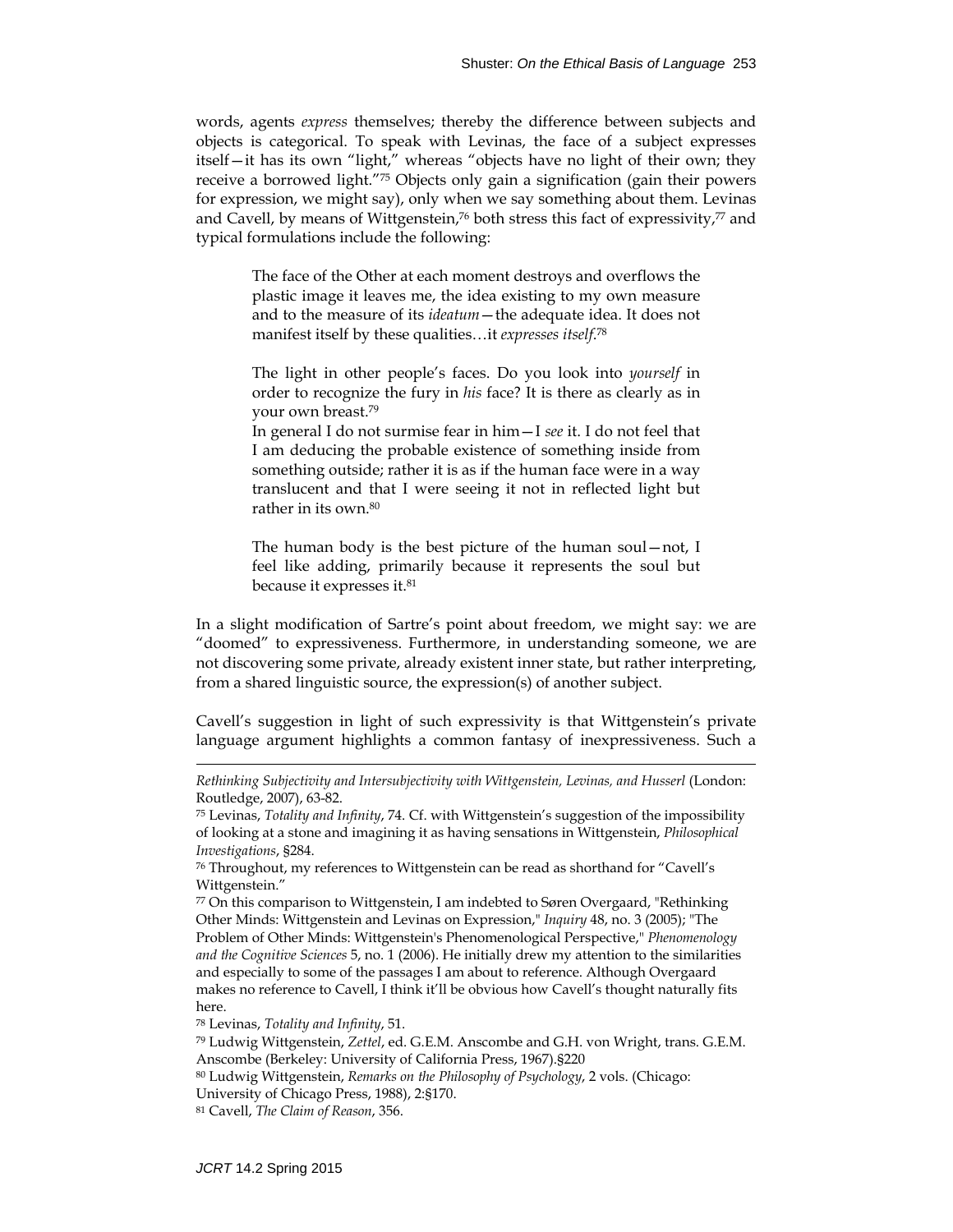fantasy is most apparent in the first person. Conceiving of my inner life as somehow radically private (i.e. forever inaccessible to others) aims to guarantee that my inner life is thereby perpetually available to me. The same is true if I substitute another for myself—in that case, the fantasy is meant to guarantee that the other is forever inaccessible to me (and so the difficult but important task of interpreting the other is impugned from the beginning). A distinction between inner and outer is not, however, instituted in the way this fantasy imagines.<sup>82</sup> My inner life is what it is only in virtue of whether I have or have not taken a particular stance towards it. An inner life is an achievement, not a given.<sup>83</sup> So, Cavell claims that, in proposing the private language argument, the skeptic is not "skeptical *enough*: the other is still left, along with his knowledge of himself: so am I, with mine."84 Levinas makes this same point about an inner life, when he points out that, "the primordial essence of expression and discourse does not reside in the information they would supply concerning an interior and hidden world."85 Our agency fuses together our claims and the objects of those claims (including the "objects" of our inner life). Expression requires interpretation. As Cavell puts the point, "the wish underlying this fantasy [of private language] covers a wish…for the connection between my claims of knowledge and the objects upon which the claims are to fall to occur without my intervention, apart from my agreements."86 And this wish is ultimately "unappeasable."87

Any claim, for knowledge or beyond, is always voiced within a language. A language, in turn, is always public. I may have private thoughts, but there is nothing in those thoughts that makes them inaccessible to others, except my refusing the other access (and so for the other). Interpretation (for me, say, to take you as afraid or angry, or you, me) requires that I grant authority for and to such interpretation, and if need be, to myself.<sup>88</sup> The fantasy of inexpressiveness is the fantasy of complete transparency. It is the wish to see everything as determined immediately in spite of me, without me (but also without others, and vice versa).89 It is an abdication of agency. Such a fantasy trades on the idea that uncertainty in one place exists only in virtue of a putative certainty elsewhere (here the uncertainty about the inner lives of others because of an alleged certainty about my own inner life). In such a fantasy, inner lives would thereby be immediately accessible to an omnipotent observer.<sup>90</sup> Certainty, therefore, is not refused in principle, but only prohibited by an alleged fact about *our* epistemic access.91

<sup>82</sup> Cf. Terry Pinkard, "Innen, Aussen und Lebensformen: Hegel und Wittgenstein," in *Hegels Erbe* (Frankfurt am Main: Suhrkamp, 2004).

<sup>83</sup> In Richard Moran's words, I "avow" attitudes, I do not merely discover them. See Richard Moran, *Authority and Estrangement: An Essay on Self-Knowledge* (Princeton: Princeton University Press, 2001).

<sup>84</sup> Cavell, *The Claim of Reason*, 353.

<sup>85</sup> Levinas, Totality and Infinity, 200.

<sup>86</sup> Cavell, *The Claim of Reason*, 352.

<sup>87</sup> Ibid.

<sup>88</sup> Ibid., 383.

<sup>89</sup> In this way, there is here as much an argument against "the given" as in, say, Wilfrid Sellars, *Empiricism and the Philosophy of Mind* (Cambridge: Harvard University, 1997). 90 I pursue elements of this story in more detail in Martin Shuster, "Nothing to Know: The Epistemology of Moral Perfectionism in Adorno and Cavell," *Idealistic Studies* 44(1): 1-29. 91 In opposition to this, I think both Cavell and Levinas propose an "ethics of suspicion." See Robert Bernasconi, "The Ethics of Suspicion," *Research in Phenomenology* 20(1990).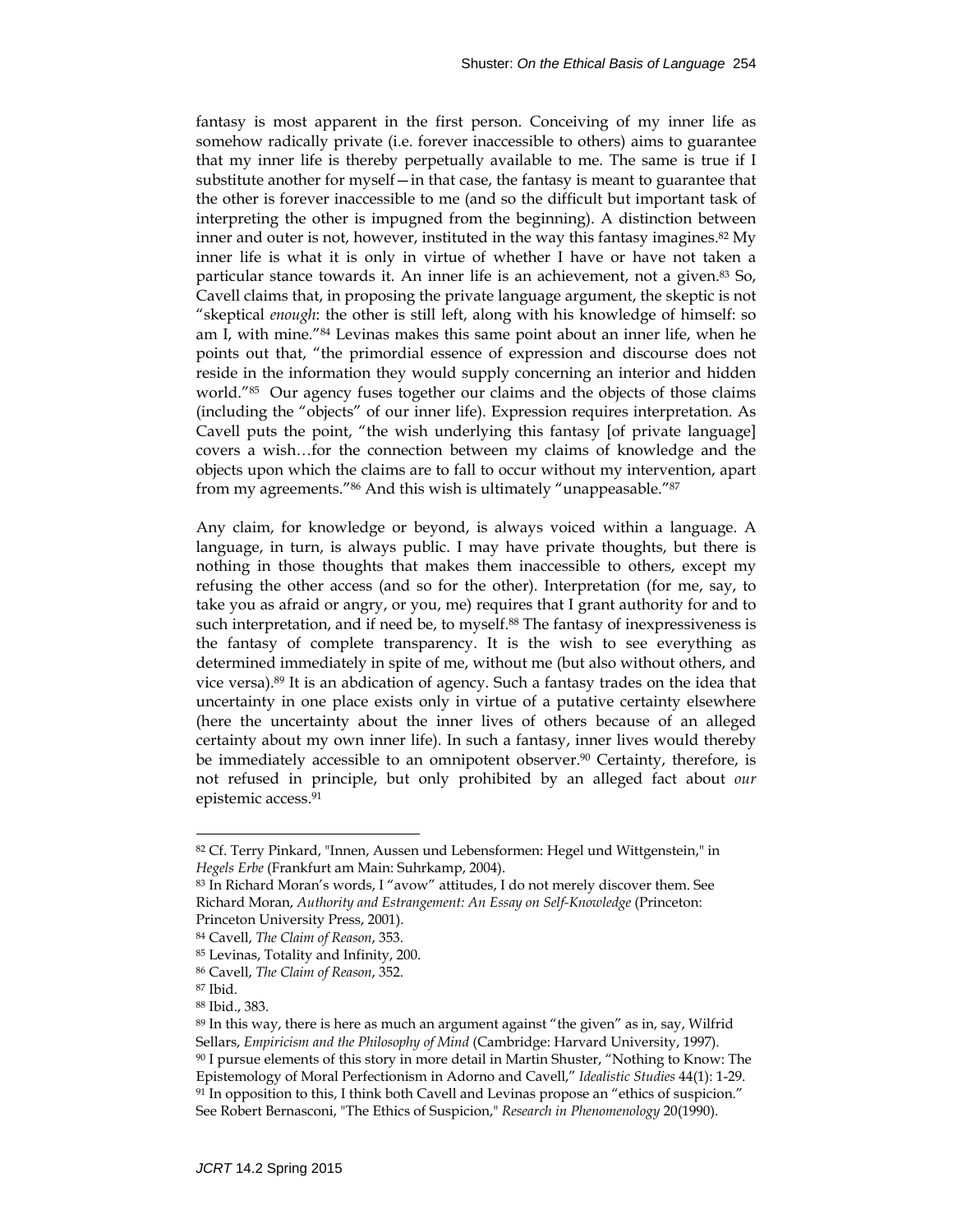Cavell's gloss on the fantasy of inexpressiveness ought to be compared to Levinas's conceptualization of a totality. Levinas speaks of everything being "reunited under one gaze."<sup>92</sup> The fantasy of inexpressiveness is formally analogous to the position that Levinas sets himself against when he argues against any stance that "would truly come into possession of being when every 'other'…would vanish at the end of history."93 The isolation that Cavell outlines with the fantasy is described by Levinas as "the isolation which marks the very event of being."94 It is worth pausing here because it might appear that a stress on expressiveness attributes to Levinas as position that he opposed from his earliest writings, especially, for example, in "The Philosophy of Hitlerism"  $(1934).$ <sup>95</sup> There, Levinas is suspicious of any philosophy that accords "a feeling of identity between our bodies and ourselves."96 In response, it ought to be stressed that the aforementioned focus on expression exemplifies exactly the position Levinas outlines *against* such an identity in the Hitlerism essay. In a move he would repeat time and time again,<sup>97</sup> Levinas suggests that even while starting with this same premise (the identity of "our bodies and ourselves"), we might discover, "in the depths of this unity, the duality of a free spirit that struggles against the body to which it is chained."98 Where the Hitlerism essay located such an experience in the ordeal of pain and the recognition of a bodily self that "lags" behind, the later Levinas (and also Cavell) locate such an experience in the other, in the fact of expression—a fact that, among other things, implies a perpetual need for interpretation, and thereby always makes any such unity a problem (and all without barring the possibility of such a unity). Interpretation, expression, and the encounter with the other reveal a "rebellion or refusal to remain" within the bounds of such a unity, which is properly understood as the task of interpretation. Interpretation requires the other and the standing possibility of disunity, between ourselves, and our bodies. As Levinas simply puts it: "the social is beyond ontology."99

## *2. Solitude and Community*

If the social is beyond ontology, then the social realm is not given nor guaranteed, but rather an achievement. It just is a fact about ourselves as users of

<sup>92</sup> Levinas, *Totality and Infinity,* 36.

<sup>93</sup> Ibid., 52.

<sup>94</sup> Emmanuel Levinas, *Ethics and Infinity*, trans. Richard A. Cohen (Pittsburgh: Duquesne University Press, 1985), 58.

<sup>95</sup> A related objection might be that this post-WW2 context is foreign to Cavell's work. For an argument against this point, see Martin Shuster, "Loneliness and Language: Arendt, Cavell, and Modernity," *International Journal of Philosophical Studies* 20, no. 4 (2012);

*Autonomy after Auschwitz: Adorno, German Idealism, and Modernity* (Chicago: University of Chicago Press, 2014), Chapter 3. In this context, see also Cavell's remark that "we have in some way to miss the particular experience of Nazism in order to go on with our lives" in Stanley Cavell, *Little Did I Know: Excerpts from Memory* (Stanford: Stanford University Press, 2010), 61.

<sup>96</sup> Emmanuel Levinas and Sean Hand, "Reflections on the Philosophy of Hitlerism," *Critical Inquiry* 17, no. 1 (1990): 68.

<sup>97</sup> The problem of this essay is one that Levinas carries well into his mature work. On this point, see Robert Bernasconi, "No Exit: Levinas' Aporetic Account of Transcendence," *Research in Phenomenology* 35, no. 1 (2005).

<sup>98</sup> Levinas and Hand, "Reflections on the Philosophy of Hitlerism," 68.

<sup>99</sup> Levinas, *Ethics and Infinity*, 58.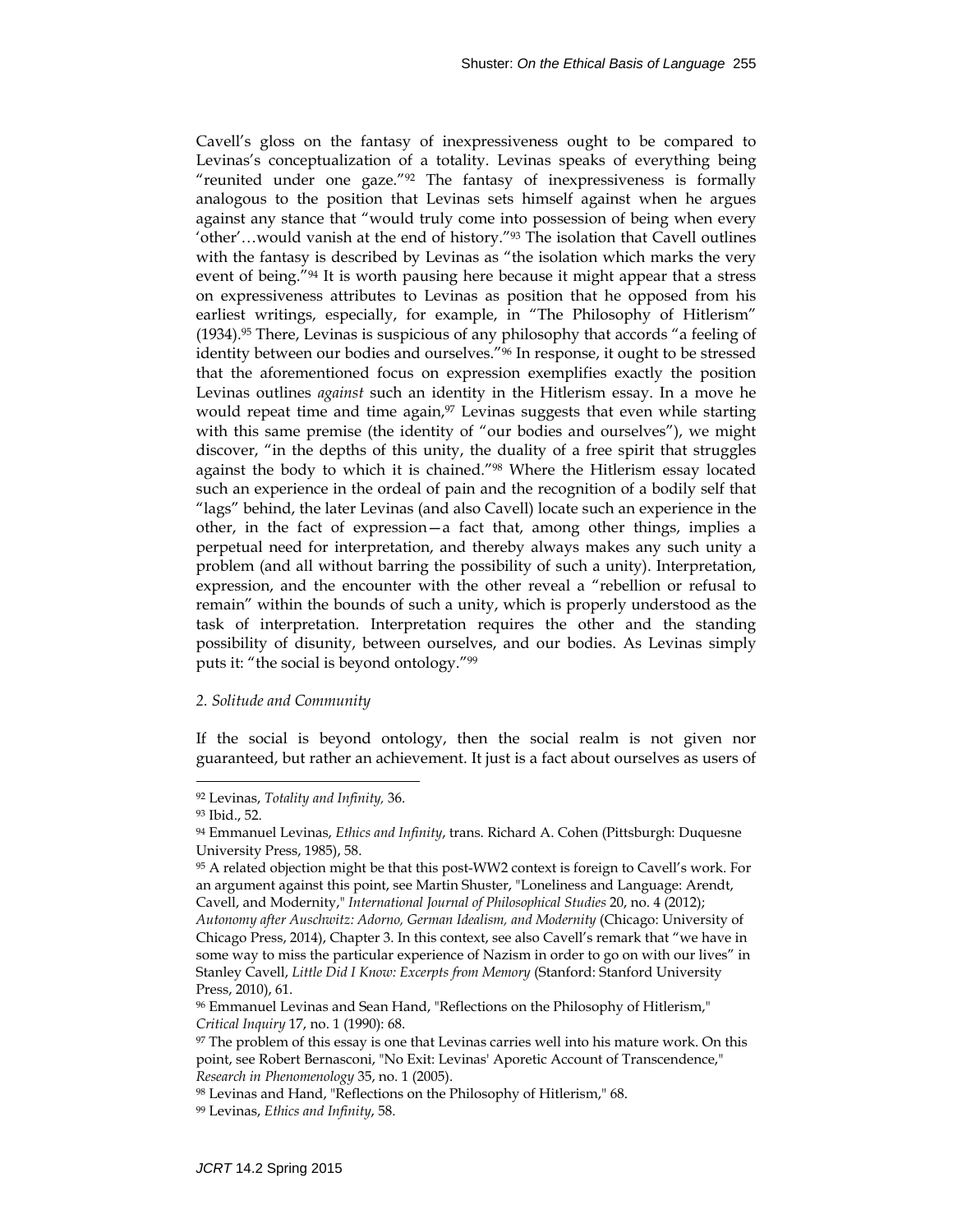language that we might find ourselves alone, isolated by our claims. My words might never reach anyone, for there is no one to be reached by *these* claims. In such a case, it is not that consensus is not reached, but rather that it is impossible to speak of consensus because there just is no "us" to consent for or amongst. We simply do not speak for each other. Cavell highlights such a possibility when labels the potential persistence of disagreement an "intellectual tragedy." He writes:

The only source of confirmation here is ourselves. And each of us is fully authoritative in this struggle…But if the disagreement persists, there is no appeal beyond us, or if beyond us two, then not beyond some eventual us. There is such a thing as intellectual tragedy. It is not a matter of saying something false. Nor is it an inability or refusal to say something or to hear something, from which other tragedies may spring.100

In some cases, it is not what has been said or not said, but rather that two "takes on" the world just might be irreconcilable, prohibiting an "us" from ever becoming a "we." As Cavell highlights, we might rebuke someone, or be rebuked by her or him. In such a case, matters are not settled by reference to truth or falsity, because the other "hasn't said something false about 'us'; he has learned that there is no us (yet, maybe never) to say anything about. What is wrong with his statement is that he made it to the wrong party."<sup>101</sup> Our interactions can always come to an end; we just might not be able to "go on" together. Following Wittgenstein, this might be described as hitting bedrock, where the gesture is one of turning one's spade and saying: "This is simply what I do." In doing so, I "cannot then say I am right."<sup>102</sup> To do so would be to initiate a "violence" that would seek "to represent a community that does not exist."103 In short, sharing a notion of truth offers no guarantee of agreement about what's true.

One way to understand the significance of all of this is to return to Davidson's appraisal of the problem of skepticism about other minds (see §1.1 above). For Davidson, through triangulation, we have recourse to knowledge of others. In fact, we must know others to know the world, to know ourselves. Such a solution to the problem of other minds, however, doesn't account for what's emerging here, which is also a problem about other minds, but one in inflected in a different register. The problem emerging here can be termed *ethical*. Here, I might "already know everything skepticism concludes," while realizing that "my ignorance of the existence of others is not the fate of my natural condition as a human knower, but *my way of inhabiting that condition.*"104

ETHICS IN DAVIDSON, LEVINAS, AND CAVELL

*1. Our relationship to others is fundamentally not one of knowing* 

<sup>100</sup> Cavell, *The Claim of Reason*, 19-20.

<sup>101</sup> Ibid.

<sup>102</sup> Cavell, *Conditions Handsome and Unhandsome*, 95-96.

<sup>103</sup> Ibid.

<sup>104</sup> Cavell, *The Claim of Reason*, 432, emphasis added.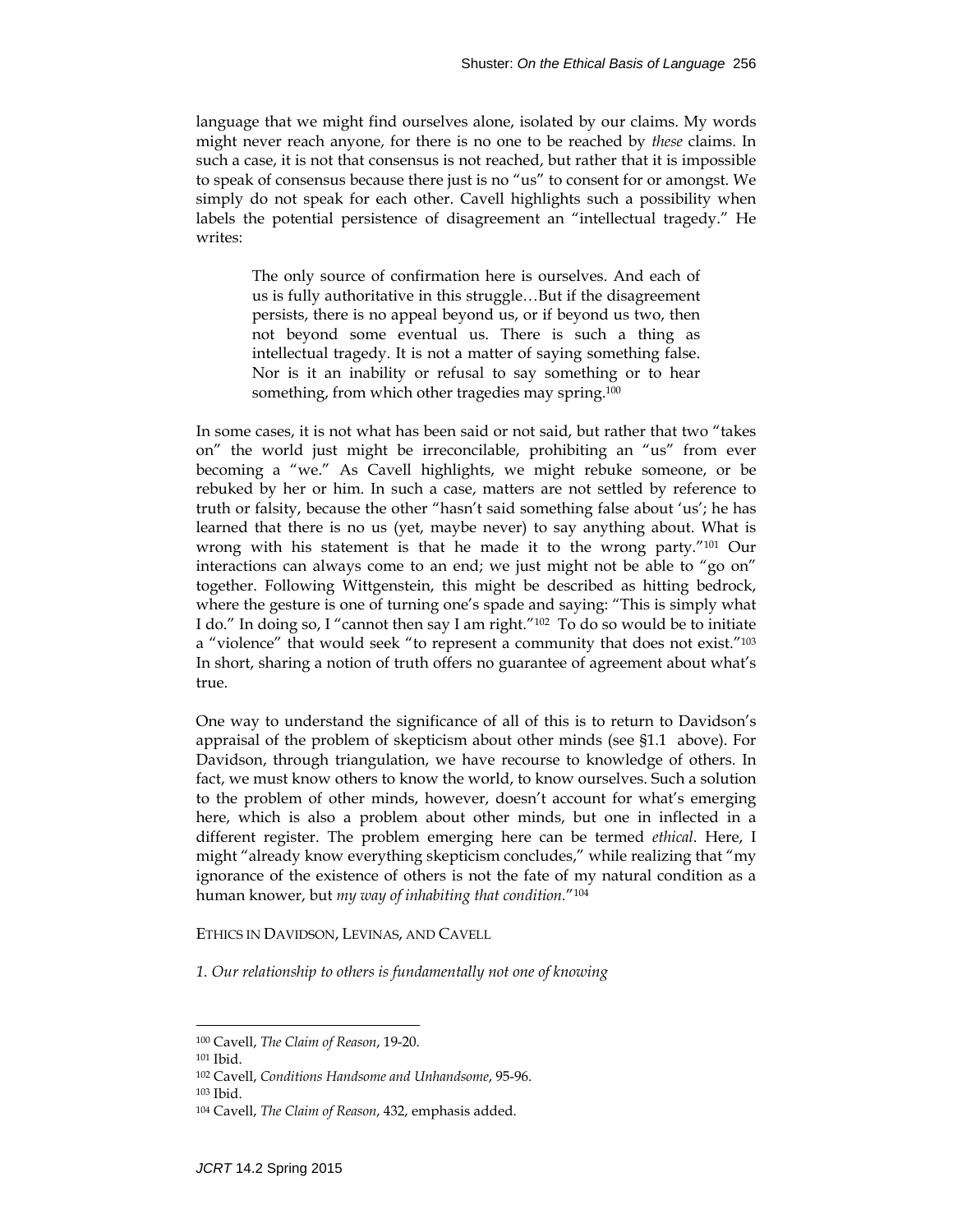What is the "ethical" problem of other minds that I claim is emerging here? Imagine a world of automata serving the same function as others do in Davidson's account: these automata are indistinguishable from "real" others and flawlessly allow the process of triangulation to unfold.105 In such a case, skepticism about other minds might still emerge: if, say, I happen to discover the remains of such an automaton and see its (mechanical) "insides." Such an experience might bring skeptical worries to my mind every time I talk to someone, and the fact that triangulation and successful communication would be occurring would not help with these worries. In this way, triangulation is entirely compatible with a certain sort of skepticism about other minds. What is the significance of the persistence of skepticism here?<sup>106</sup>

One way to frame this question is to focus on a claim Davidson makes in "The Second Person" (1992). He writes that, "before anyone can speak a language, there must be another creature interacting with the speaker. Of course this cannot be enough, since mere interaction *does not show how* the interaction *matters* to the creatures involved."107 This remark is incredibly suggestive. Interaction must *matter* somehow, and this is the insight that drives the ethical problem of other minds and the insight that Davidson doesn't fully (want to? allow himself to?) explore. The ethical problem of other minds is exactly the idea that it might be possible to interact with others (triangulation is true), while questioning, indeed refusing, their humanity. This possibility, inherent in every interaction, is what the ethical version of skepticism about other minds stresses: we may converse, and yet we may harbor doubts or produce denials about the humanity of the other, taking others as "automata, zombies, androids," and so forth.108 The skeptical recital about other minds is a rationalization both of our metaphysical condition (the fact of our separation) and of the "practical difficulty…of coming to know another person, and how little we can reveal of ourselves to another's gaze, or bear of it."109 A passage of Wittgenstein's is apt here. In the *Investigations*, Wittgenstein imagines a situation where we take nearby children as automata. He points out that such an example produces in us "some kind of uncanny feeling."110 Cavell's point, following Wittgenstein, is that life often just *is* uncanny, and this is our condition, our fate. In contrast, Davidson sees the issue of how or why others matter or fail to matter merely as an empirical or psychological issue, not essentially a philosophical one.111

<sup>105</sup> Cf. Robert Stern, *Transcendental Arguments and Scepticism: Answering the Question of Justification* (Oxford: Oxford University Press, 2004), 230.

<sup>106</sup> Some suggest that Davidson's picture also necessitates an analysis of a 'conceptual problem' about other minds, of how we might come to conceive of attributing mental states to others in the first place. See the third part of Anita Avramides, *Other Minds* (London: Routledge, 2001). The discussion here about language and being initiated into a form of life does a lot of work to answer this question.

<sup>107</sup> Davidson, "The Second Person," 120.Emphasis added.

<sup>108</sup> Cavell, *The Claim of Reason*, 425.

<sup>109</sup> Ibid., 90.

<sup>110</sup> Wittgenstein, *Philosophical Investigations*, ¶420.

<sup>111</sup> Davidson views the question in *purely* biological terms. In the way in which others come to matter for us, we are no different than animals—the process of triangulation unfolds to the extent that we react to stimuli with another (and this without thereby suggesting that Davidson thinks that there is a causal or deterministic relationship vis-àvis stimuli and triangulation). My claim, following Cavell and Levinas, will be that someone coming to matter is not fully captured by the proto-linguistic situation Davidson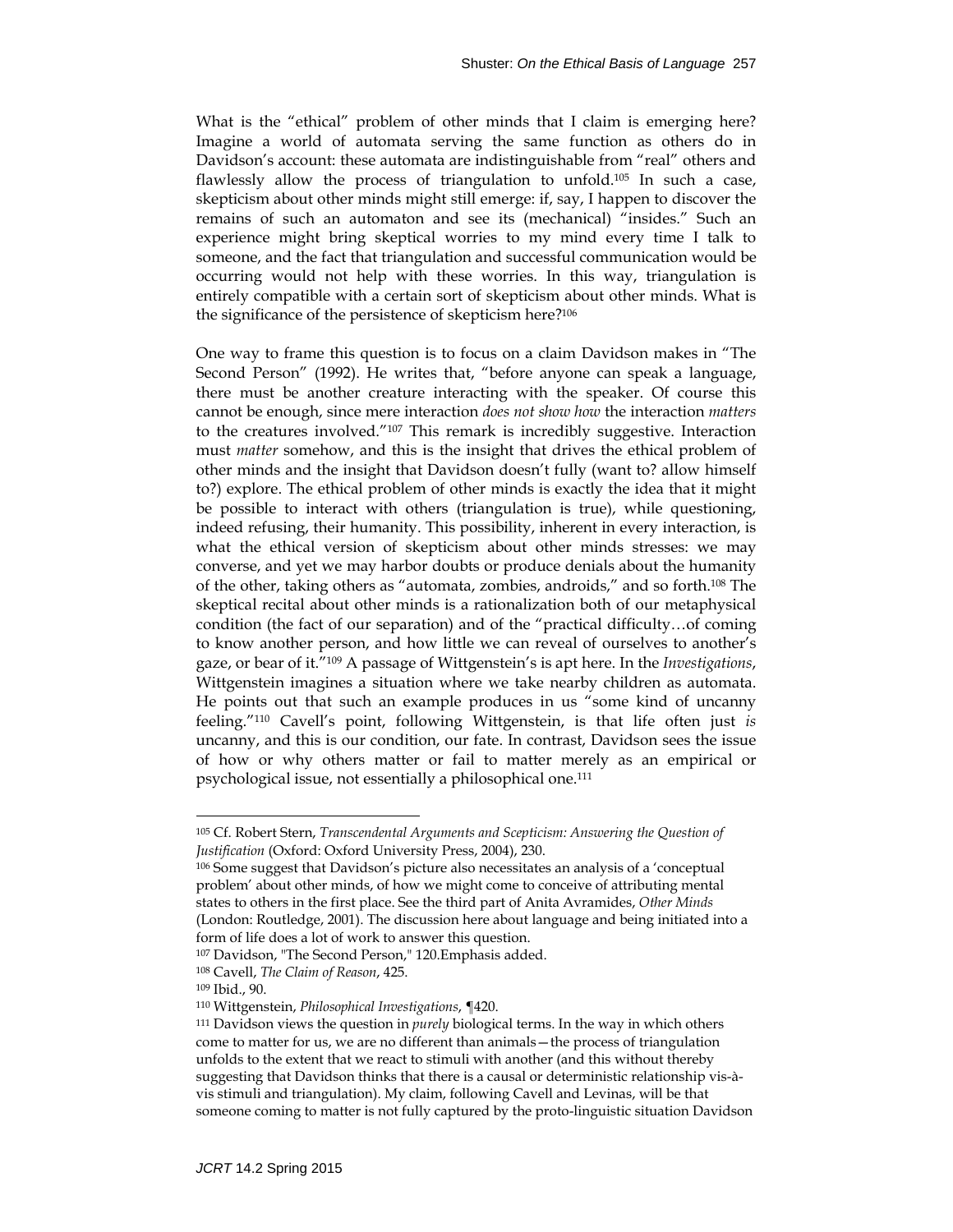For Cavell, and for Levinas, how interactions come to "matter" or fail to do so is itself a properly philosophical issue (indeed, perhaps *the* philosophical issue *par excellence*—so, Levinas's claim that ethics is "first philosophy"). In understanding the possibility of isolation as a basic fact of being a user of language,<sup>112</sup> we ought also to understand that the failure(s) that generate such isolation are not faults of knowledge, but rather failures of what Cavell calls acknowledgment. This is the import of Cavell's claim that, "skepticism concerning other minds is not a skepticism but a tragedy."113 While this point receives its sharpest elaboration in Cavell's Shakespeare writings, $114$  it can provisionally be developed here as a point about our relations to ourselves and to others. Skepticism occurs with "the insinuation of absence, of a line, or limitation."115 Such limits do not, however, reveal the absence of something, a lack of knowledge, but rather the presence of something, a particular way we have comported ourselves towards the other. In the remainder of the essay, I draw on Levinas and Cavell to bring out this point.

### *2. Acknowledgment in Cavell and Levinas*

In suggesting that the other might fail to matter (or register) due to the limits of acknowledgment as opposed to knowledge, Cavell's suggestion is that the question of our relationship to others is not to be solved through additional knowledge. It is in this sense that we should understand his various analyses of Shakespearean tragedy: it is not that characters such as Othello or Lear illustrate a failure to recognize certain cognitive limits, perhaps demanding knowledge where none can be had, but rather they fail to acknowledge *particular individuals*, justifying the actions that go with such a failure in intellectual terms. It is also for this reason that neither Cavell nor Levinas engages in any serious fashion with the more traditional problem of other minds. To speak of minds, as opposed to others, i.e., other people, is already to reveal a particular orientation towards the other. As Cavell puts the point:

If one says that this is a *failure* to acknowledge another's suffering, surely this would not mean that we fail, in such cases, to *know* that he is suffering? It may or it may not. The point, however, is that the concept of acknowledgment is evidenced equally by its failure as by its success. It is not a description of a given response but a category in terms of which a given

describes in, e.g., Donald Davidson, "Responses to Barry Stroud, John McDowell, and Tyler Burge," *Philosophy and Phenomenological Research* 67, no. 3 (2003): 693-94. McDowell, it should be noted, agrees on the basic situation in the piece to which Davidson is responding, see McDowell, "*Subjective, Intersubjective, Objective*," 154.

<sup>112</sup> For Levinas's notion of 'separation,' see footnote 22 and the surrounding discussion, and also Elif Çirakman, "Levinas' Disruptive Imagination: Time, Self and the Other," *Analecta Husserliana* 83(2004): 100. Probably the most forceful argument for the importance of separation for Levinas is Leora Batnitzky, "Encountering the Modern Subject in Levinas," *Yale French Studies*, no. 104 (2004).

<sup>113</sup> Stanley Cavell, *The Claim of Reason: Wittgenstein, Skepticism, Morality, and Tragedy* (Oxford: Oxford University Press, 1979), xxiii.

<sup>114</sup> See Stanley Cavell, *Disowning Knowledge in Seven Plays of Shakespeare* (Cambridge Univ Press, 2003).

<sup>115</sup> Stanley Cavell, *In Quest of the Ordinary: Lines of Skepticism and Romanticism* (University of Chicago Press, 1994), 51.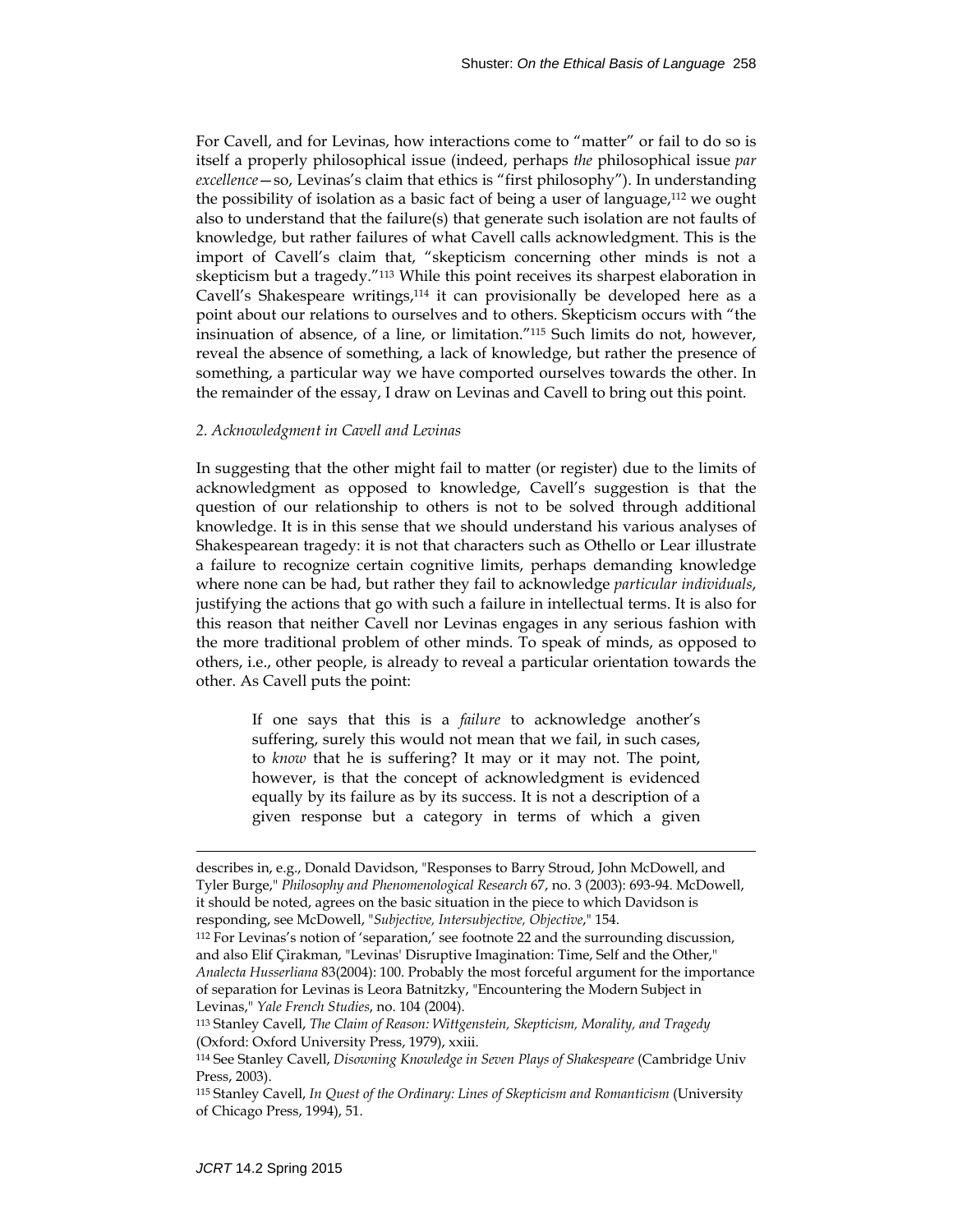response is evaluated. (It is the sort of concept Heidegger calls *existentiale*.) A 'failure to know' might just mean a piece of ignorance, an absence of something, a blank. A 'failure to acknowledge' is the presence of something, a confusion, an indifference, a callousness, an exhaustion, a coldness.<sup>116</sup>

In another context, Cavell makes the same point by suggesting that, "if something separates us, comes between us, that can only be a particular aspect or stance of the mind itself, a particular *way* in which we relate, or are related (by birth, by law, by force, in love) to one another—our positions, our attitudes, with reference to one another. Call this our history. It is our present."117

In framing Cavell's views in this way, we can draw an analogy to Levinas's famous claim in *Totality and Infinity,* that, "the expression the face introduces into the world does not defy the feebleness of my power, but my power for power [*mon pouvoir de pouvoir*]."118 What Cavell and Levinas both highlight is that we cannot explain our relation to the other through reference to our knowledge of the other, for as we saw earlier (see §1 above), the other can *always* contest our knowledge, indeed can contest the existence of any "us." This is how to understand Levinas's suggestion that the other disrupts my "power for power." Even if the other is unable to resist the force of my might, the other can cancel my power entirely by denying any justification for that might. The other is never "grasped" conceptually (understood) without allowing herself or himself to be grasped (i.e., playing a part in that understanding). Any account of and with the other is always *relational,* not entirely up to me (all again, with allusion to the German word '*greifen,*' as in '*begreifen'* i.e., known).119 So, the ethical problem of other minds is not one of knowledge; the question of my relation to the other (of how I take the other) could never thereby be settled by more knowledge (Cavell) or more power (Levinas).

Levinas makes this point in a variety of places, but one of the most suggestive occurs in a late essay for the Belgian philosopher and psychoanalyst, Alphonse de Waelhens, called simply, "In Memory of Alphonse de Waelhens" (1984).<sup>120</sup>

<sup>116</sup> Cavell, "Knowing and Acknowledging," 263-64. I take Marie McGinn's otherwise excellent article to misrepresent Cavell on this point. McGinn seems to miss the ethical as opposed to metaphysical nature of Cavell's claims. See Marie McGinn, "The Real Problem of Others: Cavell, Merleau-Ponty and Wittgenstein on Scepticism about Other Minds," *European Journal of Philosophy* 6, no. 1 (1998).

<sup>117</sup> Cavell, *The Claim of Reason*, 369.

<sup>118</sup> Levinas, *Totality and Infinity*, 198, translation modified. In a different context, both Gerald Bruns and James Conant have drawn such a connection. See G.L. Bruns, "Stanley Cavell's Shakespeare," *Critical Inquiry* 16, no. 3 (1990): 620; James Conant, "On Bruns, on Cavell," *Critical Inquiry* 17, no. 3 (1991): 629.

<sup>119</sup> See Levinas, *Totality and Infinity*, 198. Cf., Shuster, "Nothing to Know: The Epistemology of Moral Perfectionism in Adorno and Cavell."

<sup>120</sup> There is much more that can be said about de Waelhens and Levinas (and Cavell, for that matter). Levinas also invokes de Waelhens at Levinas, *Otherwise than Being,* 120, where he speaks of the ethical relationship being a "non-philosophical experience." In de Waelhens's own, *La philosophie et les expériences naturelles* (1961), there is a demarcation between philosophy and non-philosophical experience that may profitably be put into conversation with the distinction between the ordinary/everyday and philosophy in Cavell. So much so that, de Waelhens often writes things like "The world, as constitutive of the non-philosophical experience which philosophy must define, achieves its meaning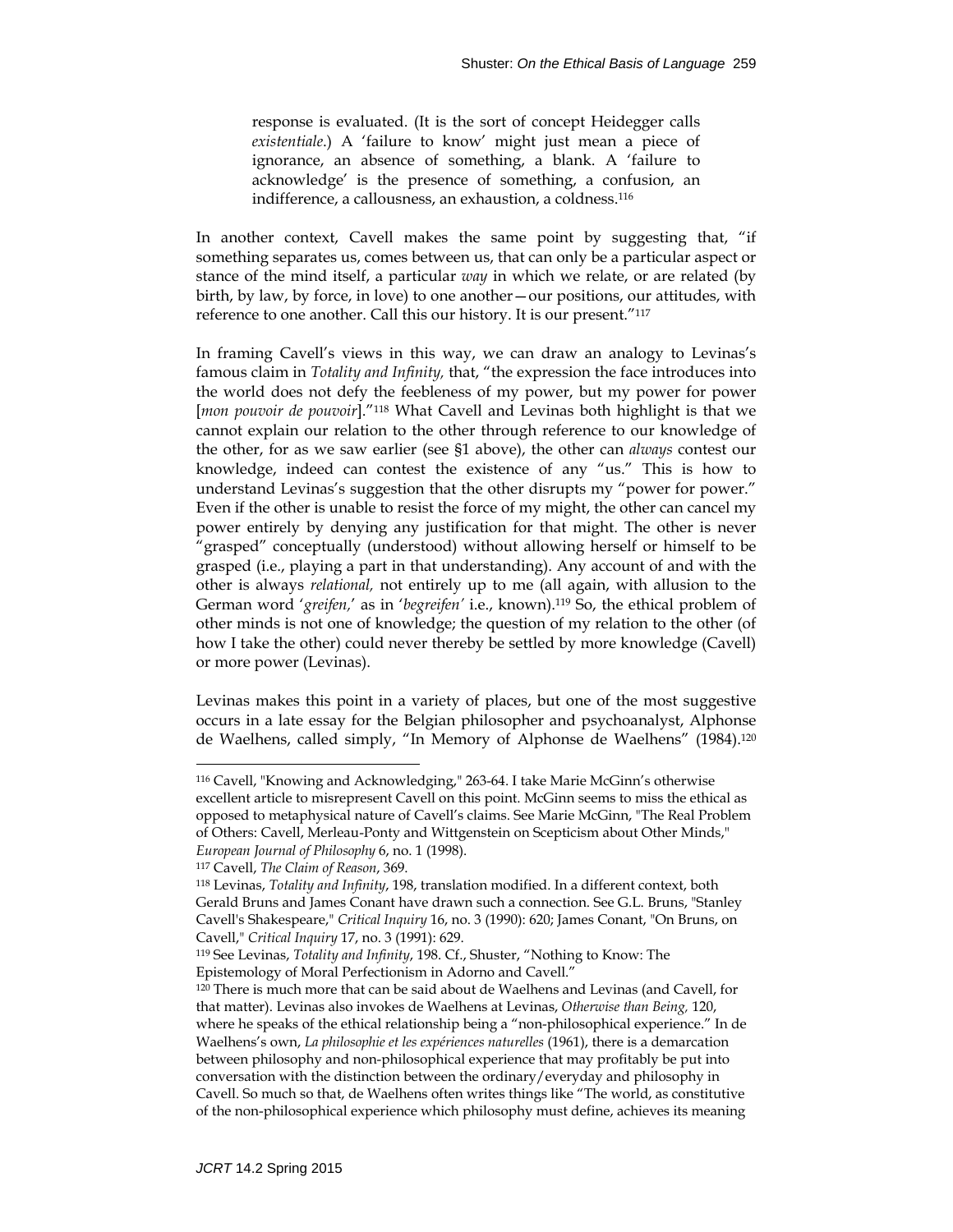There, discussing the phenomenology of Merleau-Ponty, Levinas suggests that Merleau-Ponty remains wed to a model of inter-subjectivity conceived as a species of knowledge. This leads Levinas to ask whether inter-subjectivity is based simply on "a 'taking cognizance,' and a sort of coinciding of two thoughts in the mutual knowledge of one by the other."121 Answering negatively, Levinas instead claims that what is crucial is "proximity to one's neighbor."122 In the course of discussion, he suggests that any relation to the other is "*attuning* oneself to the other," and stresses that we must "conceive of the cognitive accession to the objectivity of the other person on the basis of his or her proximity as neighbor."123 Talk of proximity here should be understood in light of an earlier Levinas essay, "Language and Proximity" (1967), where Levinas proposes a striking picture of language best understood as akin to touch, modeled on direct contact, i.e., on proximity.124 He writes that, "language is the possibility of entering into relationship independently of every system of signs common to the interlocutors. Like a battering-ram, it is the power to break through the limits of culture, body, and race."125 Such a formulation might sound peculiar, especially if language is frequently seen *exactly as* the manifestation culture. Levinas's point, however, is that (the transmission and maintenance of) "culture" is not the sole or even main function of language. Instead, in conceiving language on the model of contact, we should understand language as something we *do*, and thereby something we *feel* (in fact, it ultimately determines how and what we touch and feel). In this way, language is ultimately revelatory and determinative of *who* we are, and therefore literally brings individuals together, and not solely cognitively.126 In the rich, phenomenological sense of the word (as involving saliencies, affordances, and ready, as opposed to present, tohand objects), language instantiates, maintains, and sometimes disrupts a common world. And this is exactly the idea that Cavell has in mind when he stresses that, "our relation to the world as a whole, or to others…is not one of knowing."127 So, when Levinas speaks of proximity, he does not mean "spatial contiguity,"128 but rather aims to highlight the experience of being drawn together with an other, of an other *mattering*, i.e., entirely an "approach which contrasts with knowledge."129 In this way, when Levinas stresses that with the other, we have "a relation not with a very great resistance, but with something

122 Ibid.

- 123 Ibid., 112. The analogy to the idea of attunement (*Übereinstimmung*) in Wittgenstein should not be overlooked. See Cavell, *The Claim of Reason,* 32.
- 124 For a discussion of the evolution of this concept for Levinas, see Craig R. Vasey,
- "Emmanuel Levinas: From Intentionality to Proximity," *Philosophy Today* 25, no. 3 (1981).
- 125 Levinas, "Language and Proximity," 122.
- 126 On this point of language being contact, see ibid., 116, 23.
- 127 Cavell, *The Claim of Reason*, 45.
- 128 Levinas, "Language and Proximity," 116.
- 129 Ibid., 124. Compare also with the Austin epigraph to this study.

in language—not explicitly philosophical—but from which philosophical language is inseparable, because man is inseparable from such language, since man *is* language" (117), and also, "Philosophy is reflection on a non-philosophical experience (2). See Alphonse de Waelhens, *La philosophie et les expériences naturelles* (The Hague: Martinus Nijhoff, 1961). For a thought about Levinas as a philosopher of the ordinary (without reference to de Waelhens), see Michael Morgan, "Emmanuel Levinas as a Philosopher of the Ordinary," in *Totality and Infinity at 50*, ed. Diane Perpich and Scott Davidson (Pittsburgh: Duquesne University Press, 2012).

<sup>121</sup> Emmanuel Levinas, "In Memory of Alphonse de Walhens," in *Outside the Subject* (Stanford: Stanford University Press, 1994), 111.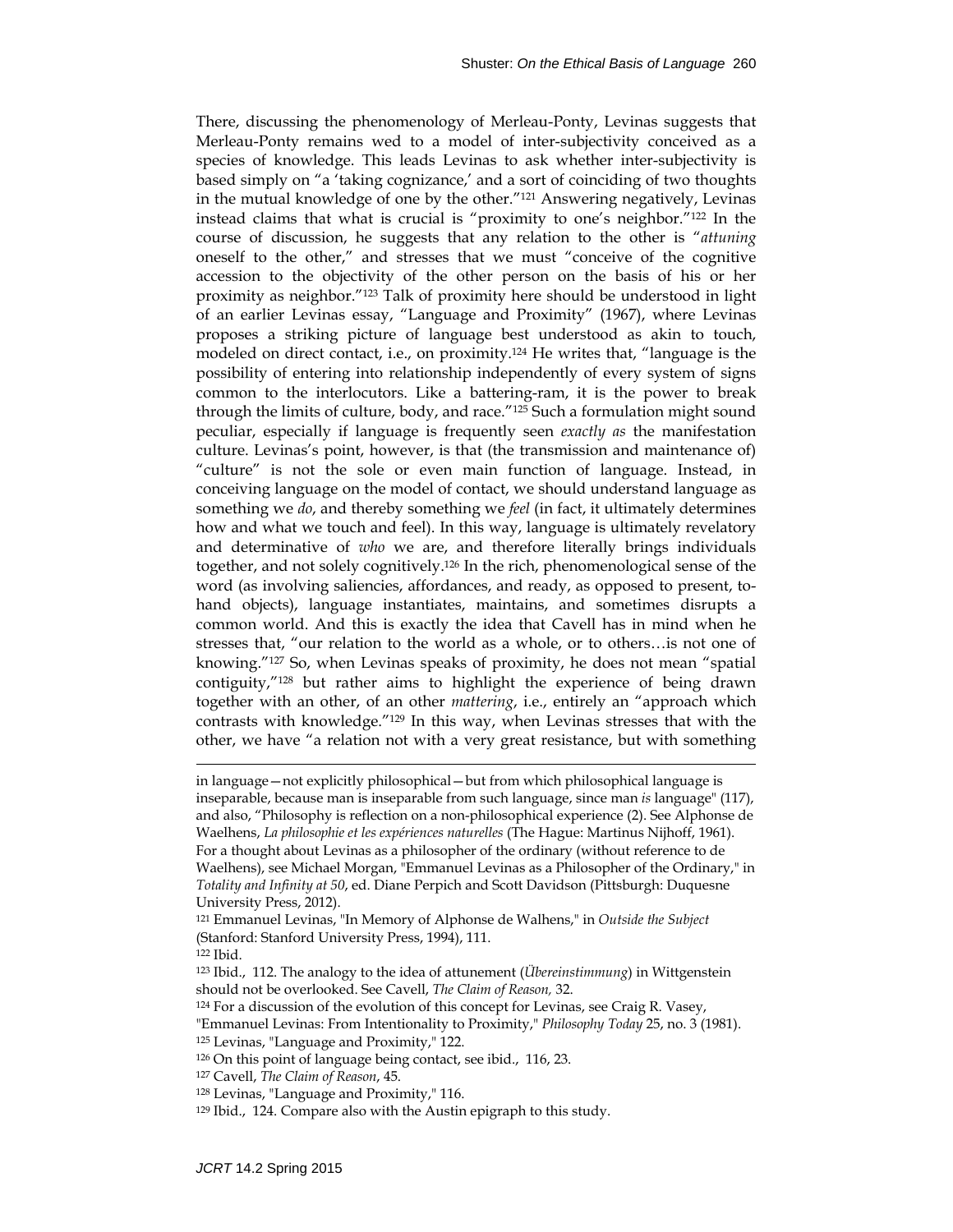absolutely *other*: the resistance of what has no resistance—the ethical resistance," he is highlighting that the relation to the other is fundamentally not one where we might resist or discover something *about* the other (although these too are derivative possibilities), but rather that in speaking to, with, or even against the other we are already always related, close, *in proximity*. 130 Such is the power of language; Levinas's metaphor of a "battering-ram" suggests that language enters anywhere (everywhere). In Cavell's words, any such relation within language acknowledgment—is "evidenced equally by its failure as by its success."131

Knowledge and acknowledgment, grasping and neighboring, might be said to reveal two distinct planes or axes. As Levinas puts the point, "the movement of separation [of the I as a distinct Ego that knows, enjoys, grasps the world] is not on the same plane as the movement of transcendence [i.e. the face to face relationship with the Other]."132 I take Cavell to be trading on an analogous point when he writes that:

We are endlessly separate, for *no* reason. But then we are answerable for everything that comes between us; if not for causing it then for continuing it; if not for denying it then for affirming it; if not for it then to it. The idea of privacy expressed in the fantasy of a private language fails to express how private we are, metaphysically and practically.133

It is not knowledge that separates me from the other, but something else. Nor is it the case that more knowledge could bring us together. In language, I am already always "beset" by others.134 In being beset, however, there are no guarantees of togetherness—our relations are fragile (and that, in fact, is how they are relations at all). In Cavell's words, "we may mistake someone's cares and commitments, or they may suddenly deny us. But what then breaks down is not moral argument but moral *relationship.*"135 And I want to stress, in breaking down, it does not disappear, no more than a marriage or friendship disappears in the face of an argument, or a deep hatred in the face of momentary cooperation. Proximity and acknowledgment make communication, relationship, and language possible;<sup>136</sup> in short, they make a world. Notions like "proximity" and "acknowledgment" ought to thereby be seen as important explorations of a topic that Davidson takes for granted: how it is that others come to "matter."

<sup>130</sup> Levinas, *Totality and Infinity*, 199.

<sup>131</sup> Cavell, "Knowing and Acknowledging," 263. For a different suggestion that links Cavell on acknowledgment with Levinas, see Simon Critchley, "Cavell's "Romanticism" and Cavell's Romanticism," in *Contending with Stanley Cavell*, ed. Russel B. Goodman (Oxford: Oxford University Press, 2005), 54.

<sup>132</sup> Levinas, *Totality and Infinity*, 148.

<sup>133</sup> Cavell, *The Claim of Reason*, 369-70.

<sup>134</sup> Levinas, "Language and Proximity," 123.

<sup>135</sup> Cavell, *The Claim of Reason*, 326, emphasis added.

<sup>136</sup> This is the answer to the questions raised in Barry Stroud, *Understanding Human Knowledge: Philosophical Essays* (Oxford: Oxford University Press, 2002), 67. Stroud seems to misunderstand the level at which such explanations are pitched. As Cavell suggests, using a distinction of Heidegger's, it is an *existentiale*, as opposed to *existentiell* (the level at which Stroud's questions seem to operate). For more on this distinction, see Martin Heidegger, *Being and Time*, trans. Joan Stambaugh (Albany: State University of New York, 1996), ¶12.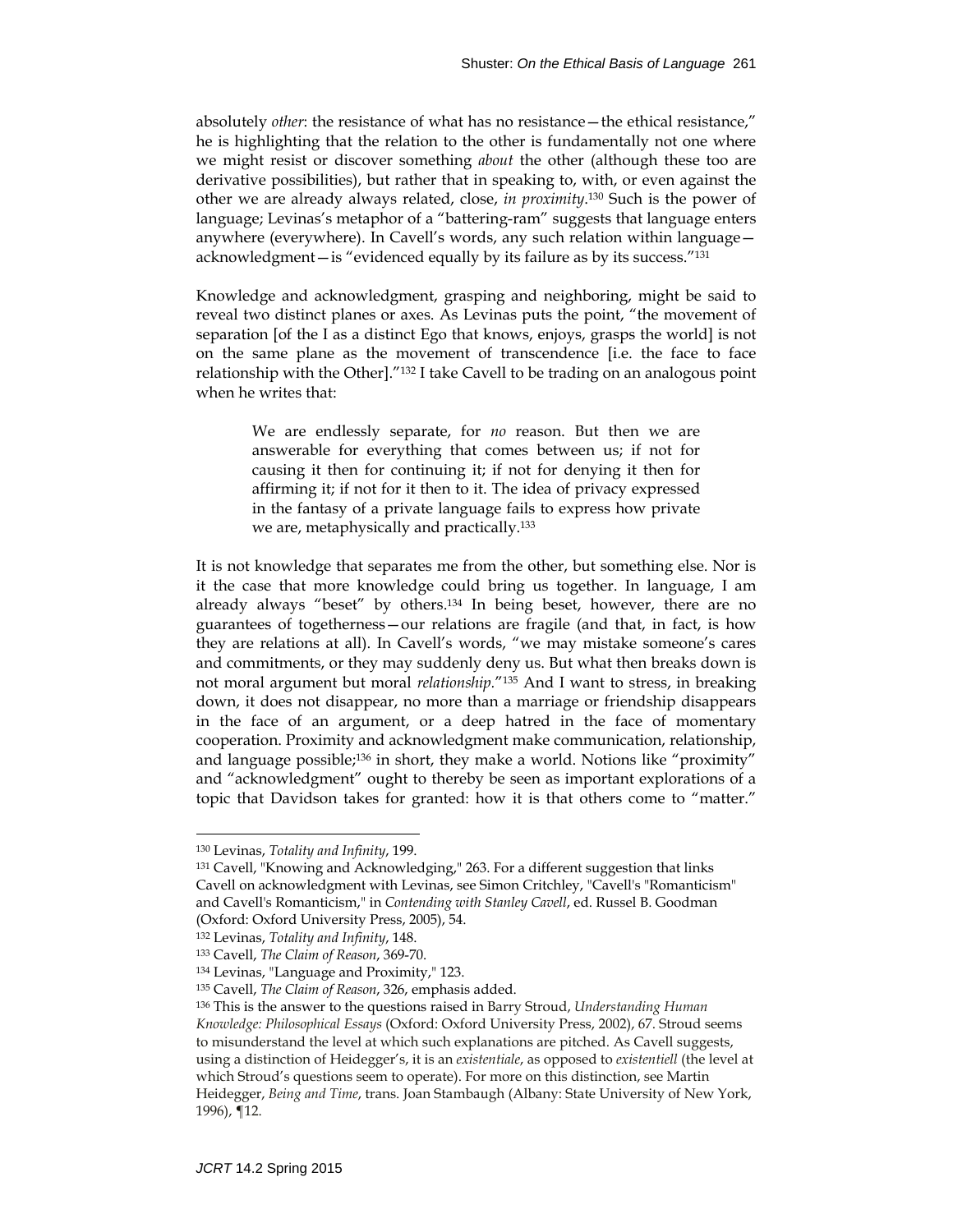Knowing one another depends on being comported towards the other in a particular way (and not solely intellectually). Part of such comportment is the standing possibility of refusal (Cavell) or murder (Levinas), and such possibilities show the extent to which the other already always matters.

### *3. Codetta: Skepticism in Cavell and Levinas*

For both Levinas and Cavell, skepticism emerges as an important exploration of this point. In *Otherwise than Being* (1974), Levinas writes that, "language is already skepticism,"137 while in a variety of places Cavell speaks of the "truth of skepticism."138 Drawing out points of connection between Levinas and Cavell on skepticism gives more substance to the analogies vis-à-vis ethics that I've sketched between them. Cavell's position might be quickly glossed as the idea that "skepticism with respect to the other is not a generalized *intellectual* lack, but a stance I take in the face of the other's opacity and the demand the other's expression places upon me; I call skepticism my denial or *annihilation* of the other."139 In this way, "I am the scandal" of skepticism "with respect to the existence of others."140

To understand Levinas's invocation of skepticism, we need to register how Levinas's thinking shifts from *Totality and Infinity* to *Otherwise than Being*. Much can be said about this shift,<sup>141</sup> to the point even of asking whether there is any shift.142 Indisputable, however, is that Levinas's vocabulary becomes more

<sup>137</sup> Emmanuel Levinas, *Otherwise than Being, Or Beyond Essence*, trans. Alphonso Lingis (Pittsburgh: Duquesne University Press, 1997), 170.

<sup>138</sup> For discussions of Levinas and skepticism, see Scott F. Aikin and J. Aaron Simmons, "Levinasian Otherism, Skepticism, and the Problem of Self-Refutation," *The Philosophical Forum* 40, no. 1 (2009); Robert Bernasconi, "Skepticism in the Face of Philosophy," in *Re-Reading Levinas*, ed. Robert Bernasconi and Simon Critchley (London: Athlone, 1991); Paul Davies, "Asymmetry and Transcendence: On Scepticism and First Philosophy," *Research in Phenomenology* 35, no. 1 (2005); Jan de Greef, "Skepticism and Reason," in *Face to Face with Levinas*, ed. Richard A. Cohen (Buffalo: Sate University of New York, 1986). My approach, in broad strokes, is akin to Bernasconi and de Greef, but agrees with Aikin and Simmons on the crucial point that skepticism is not self-refuting. While disagreeing with them on a particular point (see footnote 149 below), I take Aikin and Simmons's move of introducing a "trust operator" (50), exactly to parallel the way that I've tried to draw Levinas close to Cavell on the point of acknowledgment. For Cavell on skepticism, see Espen Hammer, *Stanley Cavell: Skepticism, Subjectivity, and the Ordinary* (Cambridge: Polity Press, 2002), 30- 59.

<sup>139</sup> Cavell, "What is the Scandal of Skepticism?," 150. Emphasis added. This essay is also the only place that Cavell discusses Levinas's work. As far as I know, only one piece has focused on this essay in depth: Hent de Vries, "From "ghost in the machine" to "spiritual automaton": Philosophical meditation in Wittgenstein, Cavell, and Levinas," *Self and Other: Essays in Continental Philosophy of Religion* 60(2007). A shorter discussion also occurs in Paul Standish, "Education for grown-ups, a religion for adults: scepticism and alterity in Cavell and Levinas," *Ethics and Education* 2, no. 1 (2007).

<sup>140</sup> Cavell, "What is the Scandal of Skepticism?," 151. Cavell also explicitly cites Levinas, *Ethics and Infinity*, 8.

<sup>141</sup> Invariably, the story must begin with Derrida's lengthy essay about Levinas and *Totality and Infinity*, see Jacques Derrida, "Violence and Metaphysics," in *Writing and Difference* (Baltimore: Johns Hopkins University, 1978).

<sup>&</sup>lt;sup>142</sup> For an argument that there is no shift, see Batnitzky, "Encountering the Modern Subject in Levinas." For other discussions on the nature of the shift, I've found useful Robert Bernasconi, "The Alterity of the Stranger and the Experience of the Alien," in *In The Face of*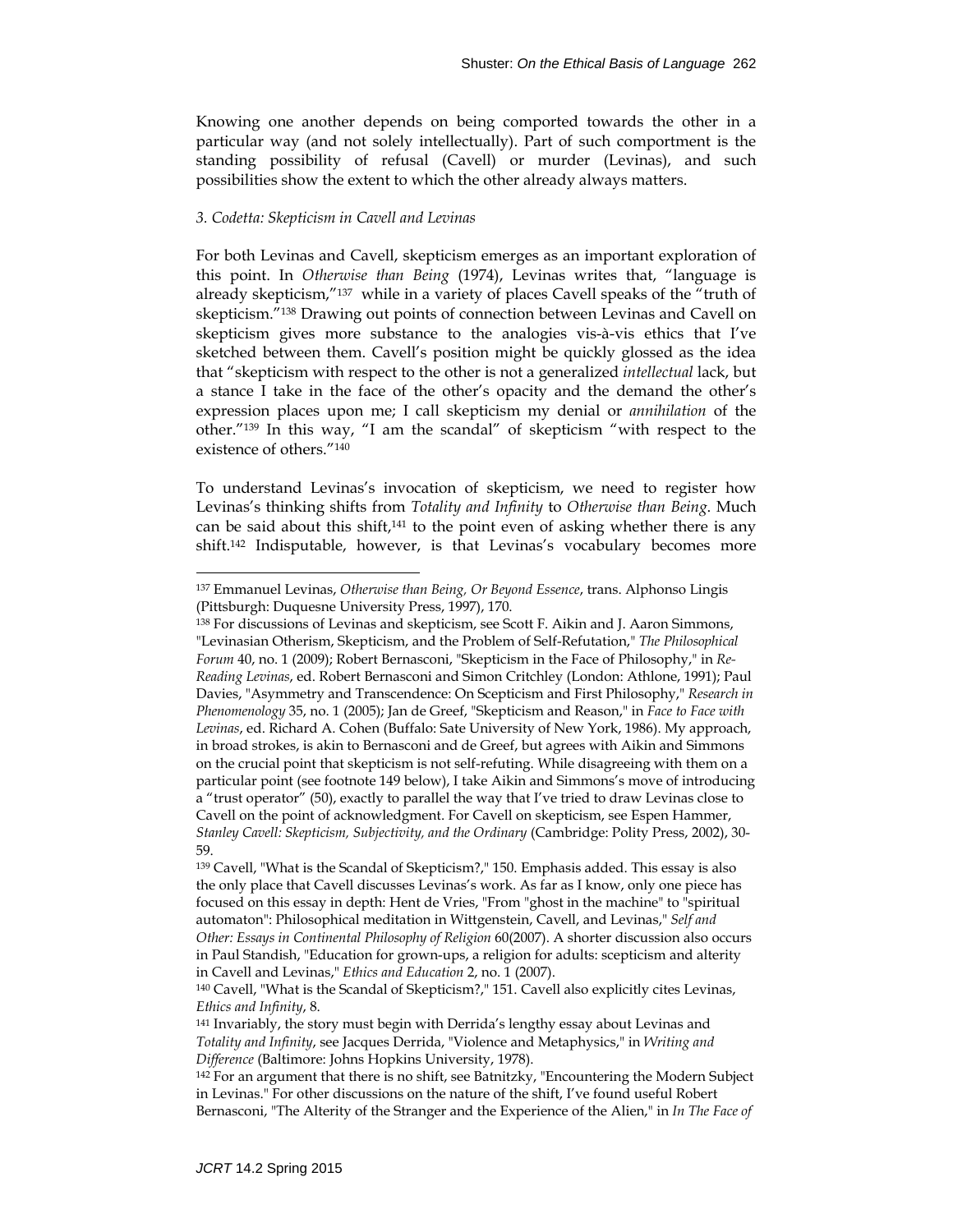forceful, invoking, at its most dramatic points, images of "being hostage" to the Other. This shift is likely occasioned by Derrida's "Violence and Metaphysics," where amongst many other points, Derrida stresses the inherent tension in using language to describe something that is pre-linguistic (i.e. the face to face relationship, or, equally, as I've suggested, acknowledgment). As Derrida puts it, "by making the origin of language, meaning, and difference the relation to the…other, Levinas is resigned to betraying his own intentions in his philosophical discourse."143

In response, it ought to be stressed that simply because any relationship with the other is fundamentally not based on knowledge, it does not follow that one cannot thereby describe this relationship using the *modus operandi* of language. This point is one Levinas makes explicit in *Otherwise than Being*, with the distinction between saying (*le dire*) and said (*le dit*).144 The former designates the (primordial) encounter with the other, while the latter describes or thematizes that encounter after the fact. The two are forever separate. "The saying" is outside the realm of thematization, representation, knowledge—outside of everything we might term "the said." In other words, the encounter with the other always remains distinct from the description of that encounter. Levinas in fact stresses that:

Proximity is a difference, a non-coinciding, an arrhythmia in time, a diachrony refractory to thematization, refractory to the reminiscence that synchronizes the phases of a past. The unnarratable other loses his face as a neighbor in narration. The relationship with him is indescribable in the literal sense of the term, unconvertible into a history, irreducible to the simultaneousness of writing, the eternal present of a writing that records or presents results.145

"The saying" and "the said," then might also be conceived as two alternate planes or axes (and one cannot even say planes of existence or non-existence, since "the saying" exactly is "otherwise than being," i.e., other than thematization, representation, knowledge, and so forth).

With this distinction, Levinas's invocation of skepticism comes into focus. He claims that

*the Other and the Trace of God: Essays on the Philosophy of Emmanuel Levinas* (New York: Fordham University Press, 2000); "What is the question to which 'Substitution' is the answer?," in *The Cambridge Companion to Levinas*, ed. Simon Critchley and Robert Bernasconi (Cambridge: Cambridge University Press, 2002); Simon Critchley, *The Ethics of Deconstruction: Derrida and Levinas* (Delhi: Motilal Banarsidass, 2007), 4-13, 156-69, 225-37; Adriaan Peperzak, *To the Other: An introduction to the Philosophy of Emmanuel Levinas* (West Lafayette: Purdue University Press, 1993), 209-35; "Beyond Being," *Research in Phenomenology* 8, no. 1 (1978); Vasey, "Emmanuel Levinas: From Intentionality to Proximity."

<sup>143</sup> Derrida, "Violence and Metaphysics," 151. In a sense, Stroud's objection to Cavell (see footnote 136 above) trades on a very similar point: the question of how can we *know* about a relationship that fundamentally is not one of knowledge.

<sup>144</sup> For an concise discussion of these terms, see Critchley, *The Ethics of Deconstruction: Derrida and Levinas*, 7-9.

<sup>145</sup> Levinas, *Otherwise than Being*, 166.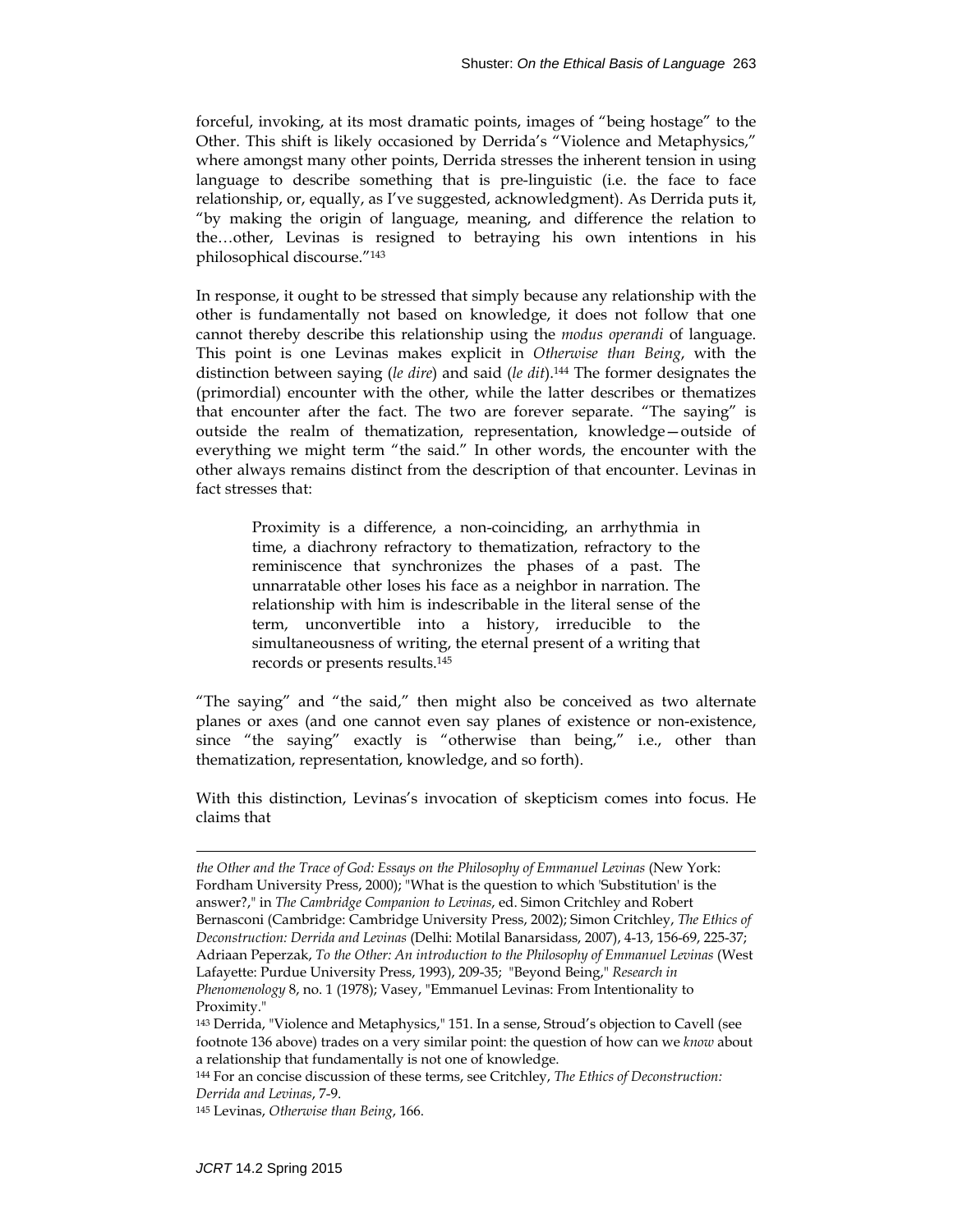to conceive the *other than being* requires, perhaps, as much audacity as skepticism shows, when it does not hesitate to affirm the impossibility of statement while venturing to *realize* that impossibility by the very statement of this impossibility…skepticism has the gall to return (and it always returns as philosophy's legitimate child), it is because in the contradiction which logic sees in it the "at the same time" of the contradictories is missing…because in general signification signifies beyond synchrony, beyond essence.<sup>146</sup>

Later, Levinas will say that, "it is as though skepticism were sensitive to the difference between any exposure without reserve to the other, which is saying, and the exposition or statement of the said."147 Levinas's point is then quite similar to Cavell's: skepticism is true to the extent that it captures something about being human, it represents the experience of alterity *within* language,148 much in the same way that the fantasy of private language attempts to rationalize the fact of my relation to the other. As Levinas puts it, "the permanent return of skepticism does not so much signify the possible breakup of structures *as the fact that they are not the ultimate framework of meaning*, that for their accord repression can already be necessary."149 Both Levinas and Cavell therefore highlight the extent to which skepticism just is a standing possibility for any user of language.

#### **CONCLUSION**

l

A pre-linguistic plane thereby remains necessary for the existence of any linguistic plane. Such a plane is established, "slips in" (to speak with Levinas) "like a thief."150 This plane is not thereby incapable of conceptualization, and at its most basic it reveals the simple fact that language is *inherited.* Levinas points out, with language, "it is the possibility of being the author of what had been breathed in unbeknownst to me, of having received, one knows not from where, that of which I am author."151 Simply put: at some point, we learn to speak, with words that are and are not our own (ours, because we speak them, but not solely ours, neither *causally,* because learned, nor *conceptually*, because forever open to contestation and interpretation). In language, we are both master and servant to others. Yet, any inheritance of language cannot be located in time—it doesn't

<sup>146</sup> Levinas, *Otherwise than Being*, 7, translation modified. Cf. Levinas, "Wholly Otherwise," 5.

<sup>147</sup> Levinas, *Otherwise than Being*, 168.

<sup>148</sup> Thus, the significance of Levinas's claim that "the skeptical discourse…*would be* selfcontradictory *if* the saying and the said were only correlative" (*Otherwise than Being,* 168, emphasis added). Contrary to most interpreters, I do not believe that Levinas thinks skepticism is *self*-contradictory or *self*-refuting (this does not mean, however, that it cannot be refuted).

<sup>149</sup> Levinas, *Otherwise than Being*, 171, emphasis added. In this sense, the analogy between skepticism and Levinas's project is not as weak as in Aikin and Simmons, and this is so, exactly because I agree with them, that the skeptic need not concede that skepticism is self-refuting. See Aikin and Simmons, "Levinasian Otherism, Skepticism, and the Problem of Self-Refutation," 46.

<sup>150</sup> Levinas, *Otherwise than Being*, 148.

<sup>151</sup> Ibid., 148-49.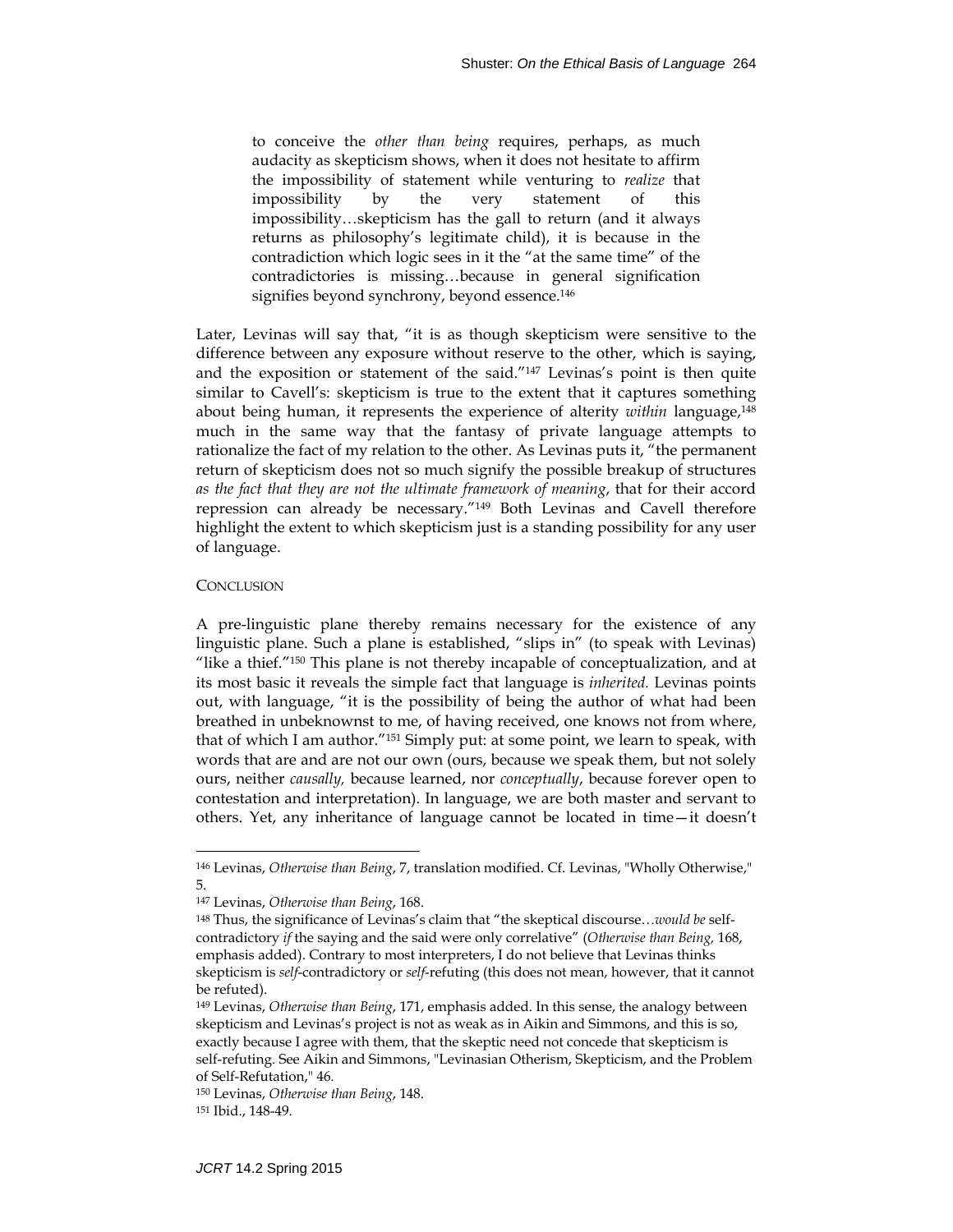correspond to a first word or sentence; this is because it is not a word or collection of words, it is an entire form of life, "all the whirl of organism,"152 an 'attuning' of ourselves,<sup>153</sup> irreducible to a collection of words or facts. Furthermore, such an inheritance is, once we are amidst others, not something we might avoid or exempt ourselves from (although we might ultimately refuse the others who bestow it upon us). This inescapability of the inheritance of language is what Levinas highlights when he points out that the space of what he terms 'proximity' is "impassive." As he puts it, "the impassiveness of space refers to the absolute coexistence, to the conjunction of all the points, being together at all points without any privilege, characteristic of the words of a language before the mouth opens."154 As in Cavell, this position rejects any "fantasy of [a] voice that precedes language, that as it were gives itself language."155 Our relationship within and to language is such that language is always "a resignation (prior to any decision, in passivity) at the risk of misunderstanding (like in love, where, unless one does not love with love, one has to resign oneself to not being loved), at the risk of lack of and refusal of communication."156 Or, as Cavell puts it:

> Language puts us in bonds, that with each word we utter we emit stipulation, agreements we do not know and do not want to know we have entered, agreements we were always in, that were in effect before our participation in them. Our relation to our language—to the fact that we are subject to expression, victims of meaning—is accordingly a key to our sense of our distance from our lives, of our sense of the alien, of ourselves as alien to ourselves, thus alienated.157

To be a language user is to be subject to others, incapable of stability—forever exposed. At the same time it is to *be—*to make claims, to exist, to substitute oneself as an authority—a speaker—for all others (others who collectively maintain the forever flowing boundaries of language). My linguistic existence is a fact of and within a language, and language only is because of others apart from me. Words depend on their standing for me, but never solely on me. I am responsible for them, but in doing so, I am also responsible for and to the other, ultimately hostage in meaning to the other. My words originate from the other and are spoken to and for the other, and in fact, they gain any existence only because of the other.158 With language, then, we bear witness to the dual planes of knowing and acknowledging, saying and said, and thereby understand the very fact of language as itself already suggesting a commitment to ethics, indeed perhaps religion, even if just in the barest proscription: "you shall not kill."

<sup>152</sup> Cavell, "The Availability of Wittgenstein's Later Philosophy," 52.

<sup>153</sup> For Levinas's use of this Wittgenstein-ian locution, see Levinas, "In Memory of

Alphonse de Walhens," 112. See also footnote 123 above.

<sup>154</sup> Levinas, *Otherwise than Being*, 81.

<sup>155</sup> Stanley Cavell, *A Pitch of Philosophy: Autobiographical Exercises* (Cambridge: Harvard University Press, 1996), 69.

<sup>156</sup> Levinas, *Otherwise than Being*, 120.

<sup>157</sup> Stanley Cavell, *In Quest of the Ordinary* (Chicago: University of Chicago, 1988), 40.

<sup>158</sup> It is in this sense that I think Cavell's worries about Levinas's "infinite responsibility" are misplaced. What Levinas terms "infinite responsibility for myself" and what Levinas terms "infinite responsibility for the other" are just two sides of the same coin: language. See Cavell, "What is the Scandal of Skepticism?," 144.